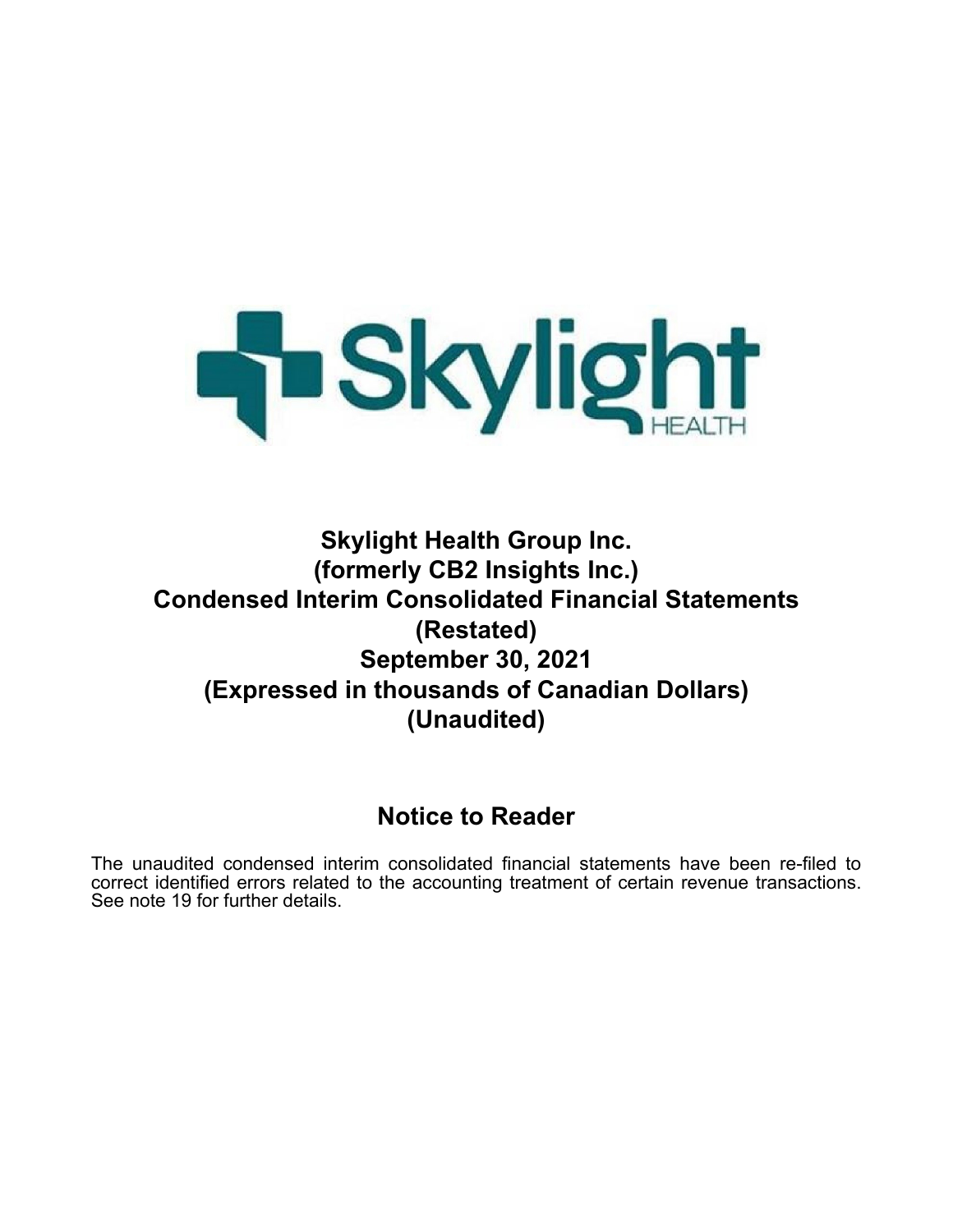**Condensed Interim Consolidated Statements of Financial Position (Expressed in thousands of Canadian Dollars) (Unaudited)**

|                                             |         | (Restated - Note 19)  |                      |
|---------------------------------------------|---------|-----------------------|----------------------|
|                                             |         | September 30,<br>2021 | December 31,<br>2020 |
|                                             |         | \$                    | \$                   |
| <b>ASSETS</b>                               |         |                       |                      |
| <b>Current assets</b>                       |         |                       |                      |
| Cash and cash equivalents                   |         | 5,622                 | 20,052               |
| Inventories                                 |         | 31                    | 31                   |
| Trade and other receivables                 | Note 7  | 7,145                 | 529                  |
| Prepaid expenses                            |         | 1,297                 | 749                  |
| <b>Total current assets</b>                 |         | 14,095                | 21,361               |
| <b>Non-current</b>                          |         |                       |                      |
| Property, plant and equipment               | Note 8  | 929                   | 88                   |
| Right-of-use assets                         | Note 9  | 17,077                | 1,325                |
| Other Intangible assets                     | Note 10 | 19,774                | 6,474                |
| Goodwill                                    | Note 10 | 10,747                | 2,224                |
| <b>Total assets</b>                         |         | 62,622                | 31,472               |
|                                             |         |                       |                      |
| <b>LIABILITIES AND SHAREHOLDERS' EQUITY</b> |         |                       |                      |
| <b>Current liabilities</b>                  |         |                       |                      |
| Accounts payable and accrued liabilities    | Note 11 | 6,968                 | 1,124                |
| Loan payable                                | Note 13 | 569                   | 446                  |
| Purchase consideration payable              | Note 6  | 2,691                 | 526                  |
| Lease liabilities                           | Note 9  | 1,661                 | 619                  |
| <b>Total current liabilities</b>            |         | 11,889                | 2,715                |
| <b>Non-current</b>                          |         |                       |                      |
| Redemption liability                        | Note 12 | 391                   |                      |
| Loan payable                                | Note 13 |                       | 316                  |
| Purchase consideration payable              | Note 6  | 1,223                 |                      |
| Lease liabilities                           | Note 9  | 15,118                | 804                  |
| <b>Total liabilities</b>                    |         | 28,621                | 3,835                |
|                                             |         |                       |                      |
| <b>SHAREHOLDERS' EQUITY</b>                 |         |                       |                      |
| Share capital                               | Note 14 | 60,930                | 43,454               |
| Warrant reserve                             |         | 1,731                 | 2,539                |
| Option reserve                              |         | 5,258                 | 4,349                |
| Share and units to be issued                |         |                       | 5                    |
| Accumulated other comprehensive income      |         | 334                   | 450                  |
| Accumulated deficit                         |         | (34, 811)             | (23, 160)            |
| Non-controlling interests                   |         | 559                   |                      |
| <b>Total shareholders' equity</b>           |         | 34,001                | 27,637               |
| Total liabilities and shareholders' equity  |         | 62,622                | 31,472               |

The accompanying notes are an integral part of these unaudited condensed interim consolidated financial statements.

**Going concern (Note 2)**

#### **Subsequent events (Note 18)**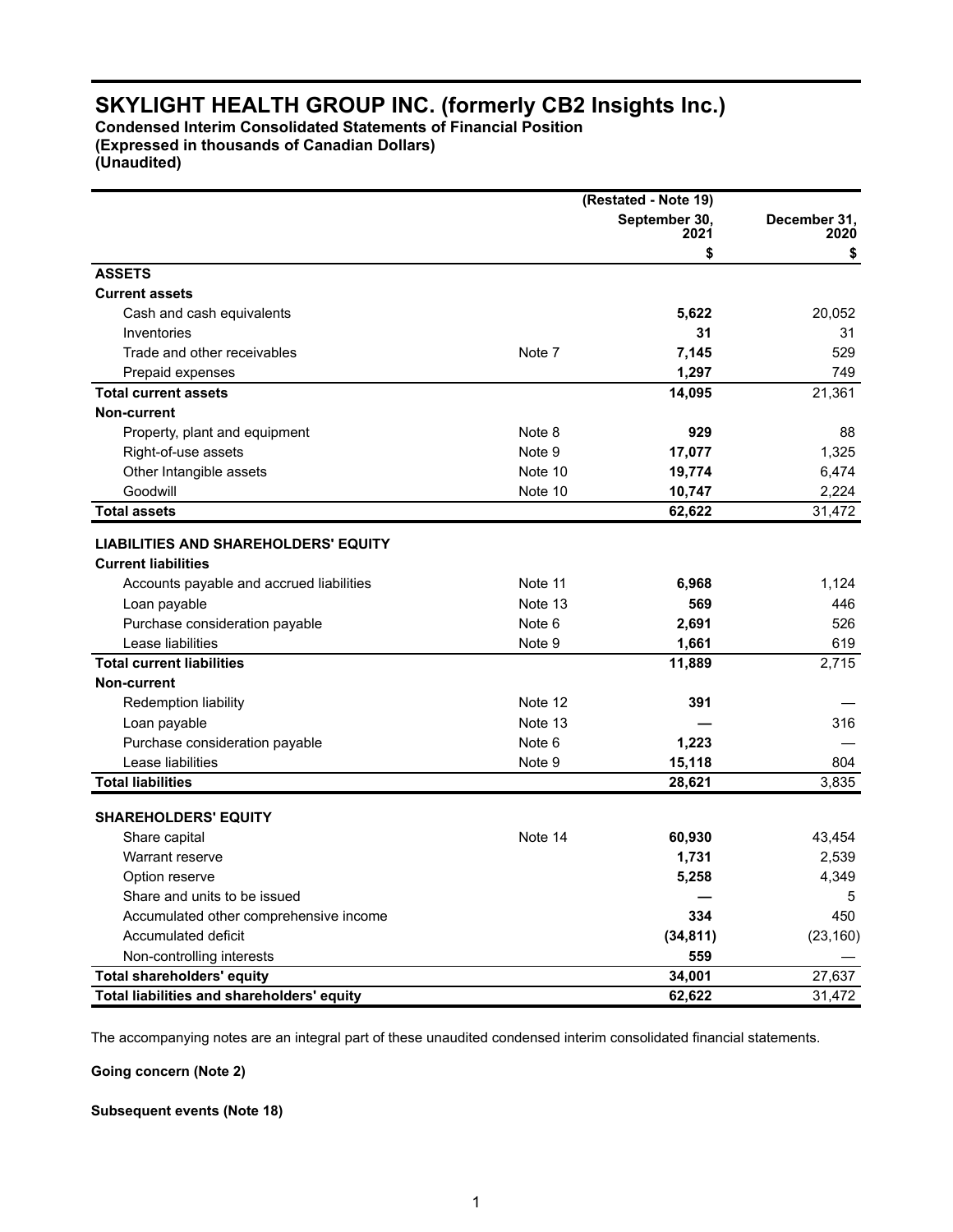**Condensed Interim Consolidated Statements of Loss and Comprehensive Loss (Expressed in thousands of Canadian Dollars, except per share amounts) (Unaudited)**

|                                                                                     |         | Three months ended |          | Nine months ended |          |
|-------------------------------------------------------------------------------------|---------|--------------------|----------|-------------------|----------|
|                                                                                     |         | September 30,      |          | September 30,     |          |
|                                                                                     |         | 2021               | 2020     | 2021              | 2020     |
|                                                                                     |         | (Restated - Note   |          | (Restated - Note  |          |
|                                                                                     |         | 19)<br>\$          | \$       | 19)<br>\$         | \$       |
|                                                                                     |         |                    |          |                   |          |
| <b>Revenues</b>                                                                     |         |                    |          |                   |          |
| Clinic                                                                              | Note 17 | 11,270             | 3,250    | 26,059            | 9,774    |
| Contract research solutions                                                         | Note 17 | 242                | 47       | 344               | 122      |
| Software                                                                            | Note 17 | 4                  | 13       | 16                | 46       |
|                                                                                     |         | 11,516             | 3,310    | 26,419            | 9,942    |
| Cost of sales                                                                       |         | 4,609              | 964      | 9,999             | 3,082    |
| <b>Gross profit</b>                                                                 |         | 6,907              | 2,346    | 16,420            | 6,860    |
| <b>Operating Expenses</b>                                                           |         |                    |          |                   |          |
| Salaries and wages                                                                  |         | 5,453              | 1,182    | 12,412            | 3,688    |
| Office and administration                                                           |         | 2,549              | 388      | 4,840             | 1,187    |
| Marketing and business development                                                  |         | 345                | 111      | 1,893             | 217      |
| Professional fees                                                                   |         | 1,084              | 48       | 3,092             | 539      |
| Rent                                                                                |         | 170                | 14       | 301               | 111      |
| Share-based compensation                                                            |         | 204                | 217      | 1,614             | 501      |
| Depreciation and amortization                                                       |         | 1,663              | 602      | 3,779             | 1,843    |
| <b>Total operating expenses</b>                                                     |         | 11,468             | 2,562    | 27,931            | 8,086    |
|                                                                                     |         |                    |          |                   |          |
| Loss from operations                                                                |         | (4, 561)           | (216)    | (11, 511)         | (1, 226) |
| <b>Finance expenses</b>                                                             |         |                    |          |                   |          |
| Foreign exchange (gain) loss                                                        |         | (917)              | 127      | (218)             | (308)    |
| Change in fair value of financial liabilities                                       |         | 51                 | 932      | (12)              | 2,156    |
| Net gain on debt settlement                                                         |         |                    |          |                   | (295)    |
| Accretion on purchase consideration payable                                         |         | 101                |          | 234               |          |
| Interest on lease liabilities                                                       | Note 9  | 327                | 37       | 687               | 130      |
| Other income                                                                        | Note 13 |                    |          | (870)             |          |
| Net (loss) income                                                                   |         | (4, 123)           | (1, 312) | (11, 332)         | (2,909)  |
|                                                                                     |         |                    |          |                   |          |
| Net (loss) income attributable to:                                                  |         |                    |          |                   |          |
| Owners of the Company                                                               |         | (4, 130)           | (1, 312) | (11, 339)         | (2,909)  |
| Non-controlling interests                                                           |         | 7                  |          | 7                 |          |
| Net (loss) income                                                                   |         | (4, 123)           | (1, 312) | (11, 332)         | (2,909)  |
| Basic and diluted net loss per common share                                         |         | (0.11)             | (0.07)   | (0.31)            | (0.15)   |
| Weighted average number of common shares<br>outstanding-basic and diluted (in 000s) |         | 38,453             | 20,173   | 36,937            | 19,165   |
|                                                                                     |         |                    |          |                   |          |
| Other comprehensive loss                                                            |         |                    |          |                   |          |
| Exchange difference on translation of foreign<br>operations, net of tax             |         | (123)              | 43       | (116)             |          |
| <b>Total comprehensive loss</b>                                                     |         |                    | (1, 269) |                   | (170)    |
|                                                                                     |         | (4, 246)           |          | (11, 448)         | (3,079)  |
| Comprehensive loss attributable to:                                                 |         |                    |          |                   |          |
| Owners of the Company                                                               |         | (4, 253)           | (1,269)  | (11, 455)         | (3,079)  |
| Non-controlling interests                                                           |         | 7                  |          | 7                 |          |
| <b>Total comprehensive loss</b>                                                     |         | (4, 246)           | (1, 269) | (11, 448)         | (3,079)  |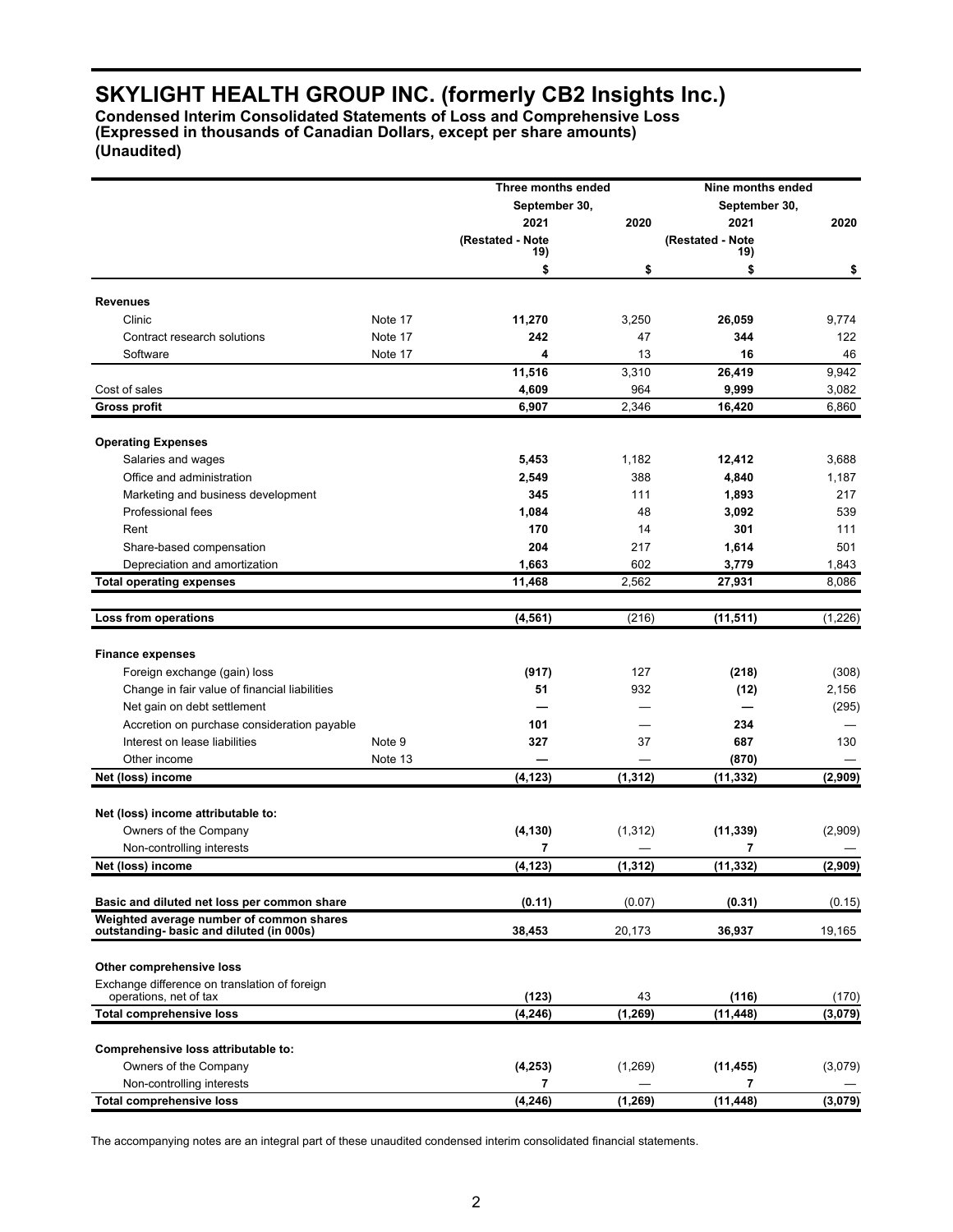**Condensed Interim Consolidated Statements of Cash Flows (Expressed in thousands of Canadian Dollars) (Unaudited)**

| 2021<br>2020<br>(Restated - Note 19)<br>\$<br>\$<br><b>Operating activities</b><br>Net loss<br>(11, 332)<br>Adjustments for items not affecting cash:<br>Depreciation and amortization<br>3,779<br>1,843<br>Foreign exchange gain<br>(218)<br>Accretion on purchase consideration payable and loan payable<br>234<br>Interest on lease liabilities<br>687<br>130<br>1,614<br>Share-based compensation<br>595<br>Change in fair value of financial liabilities<br>(12)<br>2,156<br>Write-off of bad debt<br>36<br>Other income related to loan payable<br>(867)<br>Other income related to gain on disposal of furniture and equipment<br>(3)<br>Gain on debt settlement<br>(295)<br>Changes in non-cash working capital items:<br>Inventories<br>5<br>Trade and other receivables<br>(3,710)<br>85<br>Prepaid expenses<br>(322)<br>12<br>2,336<br>Accounts payable and accrued liabilities<br>169<br>Cash (used in) provided by operating activities<br>1,499<br>(7, 814)<br><b>Investing activities</b><br>Purchase of furniture and equipment<br>(284)<br>Proceeds from disposal of furniture and equipment<br>4<br>Development of computer software<br>(371)<br>(208)<br>Release from escrow<br>(61)<br>Purchase consideration paid, net of cash acquired<br>(19, 656)<br>(371)<br>Cash used in investing activities<br>(20, 205)<br><b>Financing activities</b><br>Repayment to related parties<br>12,703<br>4,982<br>Shares issued and to be issued, net of transaction costs<br>812<br>Proceeds from exercise of options<br>4<br>Proceeds from exercise of warrants<br>1,445<br>227<br>(1,041)<br>Principal payment of lease liabilities<br>(637)<br>Interest paid on lease liabilities<br>(687)<br>Proceeds from loan<br>969<br>917<br>Principal payments on loan<br>(400)<br>Cash provided by financing activities<br>5,338<br>13,801<br>Net (decrease) increase in cash during the period<br>6,466<br>(14, 218)<br>Effect of foreign exchange on cash<br>(212)<br>(296)<br>Cash and cash equivalents, beginning of period<br>20,052<br>130<br>Cash and cash equivalents, end of period<br>5,622<br>6,300 | Nine months ended September 30, |         |
|-------------------------------------------------------------------------------------------------------------------------------------------------------------------------------------------------------------------------------------------------------------------------------------------------------------------------------------------------------------------------------------------------------------------------------------------------------------------------------------------------------------------------------------------------------------------------------------------------------------------------------------------------------------------------------------------------------------------------------------------------------------------------------------------------------------------------------------------------------------------------------------------------------------------------------------------------------------------------------------------------------------------------------------------------------------------------------------------------------------------------------------------------------------------------------------------------------------------------------------------------------------------------------------------------------------------------------------------------------------------------------------------------------------------------------------------------------------------------------------------------------------------------------------------------------------------------------------------------------------------------------------------------------------------------------------------------------------------------------------------------------------------------------------------------------------------------------------------------------------------------------------------------------------------------------------------------------------------------------------------------------------------------------------------------------------------------------------------------------------------|---------------------------------|---------|
|                                                                                                                                                                                                                                                                                                                                                                                                                                                                                                                                                                                                                                                                                                                                                                                                                                                                                                                                                                                                                                                                                                                                                                                                                                                                                                                                                                                                                                                                                                                                                                                                                                                                                                                                                                                                                                                                                                                                                                                                                                                                                                                   |                                 |         |
|                                                                                                                                                                                                                                                                                                                                                                                                                                                                                                                                                                                                                                                                                                                                                                                                                                                                                                                                                                                                                                                                                                                                                                                                                                                                                                                                                                                                                                                                                                                                                                                                                                                                                                                                                                                                                                                                                                                                                                                                                                                                                                                   |                                 |         |
|                                                                                                                                                                                                                                                                                                                                                                                                                                                                                                                                                                                                                                                                                                                                                                                                                                                                                                                                                                                                                                                                                                                                                                                                                                                                                                                                                                                                                                                                                                                                                                                                                                                                                                                                                                                                                                                                                                                                                                                                                                                                                                                   |                                 |         |
|                                                                                                                                                                                                                                                                                                                                                                                                                                                                                                                                                                                                                                                                                                                                                                                                                                                                                                                                                                                                                                                                                                                                                                                                                                                                                                                                                                                                                                                                                                                                                                                                                                                                                                                                                                                                                                                                                                                                                                                                                                                                                                                   |                                 |         |
|                                                                                                                                                                                                                                                                                                                                                                                                                                                                                                                                                                                                                                                                                                                                                                                                                                                                                                                                                                                                                                                                                                                                                                                                                                                                                                                                                                                                                                                                                                                                                                                                                                                                                                                                                                                                                                                                                                                                                                                                                                                                                                                   |                                 | (2,909) |
|                                                                                                                                                                                                                                                                                                                                                                                                                                                                                                                                                                                                                                                                                                                                                                                                                                                                                                                                                                                                                                                                                                                                                                                                                                                                                                                                                                                                                                                                                                                                                                                                                                                                                                                                                                                                                                                                                                                                                                                                                                                                                                                   |                                 |         |
|                                                                                                                                                                                                                                                                                                                                                                                                                                                                                                                                                                                                                                                                                                                                                                                                                                                                                                                                                                                                                                                                                                                                                                                                                                                                                                                                                                                                                                                                                                                                                                                                                                                                                                                                                                                                                                                                                                                                                                                                                                                                                                                   |                                 |         |
|                                                                                                                                                                                                                                                                                                                                                                                                                                                                                                                                                                                                                                                                                                                                                                                                                                                                                                                                                                                                                                                                                                                                                                                                                                                                                                                                                                                                                                                                                                                                                                                                                                                                                                                                                                                                                                                                                                                                                                                                                                                                                                                   |                                 | (328)   |
|                                                                                                                                                                                                                                                                                                                                                                                                                                                                                                                                                                                                                                                                                                                                                                                                                                                                                                                                                                                                                                                                                                                                                                                                                                                                                                                                                                                                                                                                                                                                                                                                                                                                                                                                                                                                                                                                                                                                                                                                                                                                                                                   |                                 |         |
|                                                                                                                                                                                                                                                                                                                                                                                                                                                                                                                                                                                                                                                                                                                                                                                                                                                                                                                                                                                                                                                                                                                                                                                                                                                                                                                                                                                                                                                                                                                                                                                                                                                                                                                                                                                                                                                                                                                                                                                                                                                                                                                   |                                 |         |
|                                                                                                                                                                                                                                                                                                                                                                                                                                                                                                                                                                                                                                                                                                                                                                                                                                                                                                                                                                                                                                                                                                                                                                                                                                                                                                                                                                                                                                                                                                                                                                                                                                                                                                                                                                                                                                                                                                                                                                                                                                                                                                                   |                                 |         |
|                                                                                                                                                                                                                                                                                                                                                                                                                                                                                                                                                                                                                                                                                                                                                                                                                                                                                                                                                                                                                                                                                                                                                                                                                                                                                                                                                                                                                                                                                                                                                                                                                                                                                                                                                                                                                                                                                                                                                                                                                                                                                                                   |                                 |         |
|                                                                                                                                                                                                                                                                                                                                                                                                                                                                                                                                                                                                                                                                                                                                                                                                                                                                                                                                                                                                                                                                                                                                                                                                                                                                                                                                                                                                                                                                                                                                                                                                                                                                                                                                                                                                                                                                                                                                                                                                                                                                                                                   |                                 |         |
|                                                                                                                                                                                                                                                                                                                                                                                                                                                                                                                                                                                                                                                                                                                                                                                                                                                                                                                                                                                                                                                                                                                                                                                                                                                                                                                                                                                                                                                                                                                                                                                                                                                                                                                                                                                                                                                                                                                                                                                                                                                                                                                   |                                 |         |
|                                                                                                                                                                                                                                                                                                                                                                                                                                                                                                                                                                                                                                                                                                                                                                                                                                                                                                                                                                                                                                                                                                                                                                                                                                                                                                                                                                                                                                                                                                                                                                                                                                                                                                                                                                                                                                                                                                                                                                                                                                                                                                                   |                                 |         |
|                                                                                                                                                                                                                                                                                                                                                                                                                                                                                                                                                                                                                                                                                                                                                                                                                                                                                                                                                                                                                                                                                                                                                                                                                                                                                                                                                                                                                                                                                                                                                                                                                                                                                                                                                                                                                                                                                                                                                                                                                                                                                                                   |                                 |         |
|                                                                                                                                                                                                                                                                                                                                                                                                                                                                                                                                                                                                                                                                                                                                                                                                                                                                                                                                                                                                                                                                                                                                                                                                                                                                                                                                                                                                                                                                                                                                                                                                                                                                                                                                                                                                                                                                                                                                                                                                                                                                                                                   |                                 |         |
|                                                                                                                                                                                                                                                                                                                                                                                                                                                                                                                                                                                                                                                                                                                                                                                                                                                                                                                                                                                                                                                                                                                                                                                                                                                                                                                                                                                                                                                                                                                                                                                                                                                                                                                                                                                                                                                                                                                                                                                                                                                                                                                   |                                 |         |
|                                                                                                                                                                                                                                                                                                                                                                                                                                                                                                                                                                                                                                                                                                                                                                                                                                                                                                                                                                                                                                                                                                                                                                                                                                                                                                                                                                                                                                                                                                                                                                                                                                                                                                                                                                                                                                                                                                                                                                                                                                                                                                                   |                                 |         |
|                                                                                                                                                                                                                                                                                                                                                                                                                                                                                                                                                                                                                                                                                                                                                                                                                                                                                                                                                                                                                                                                                                                                                                                                                                                                                                                                                                                                                                                                                                                                                                                                                                                                                                                                                                                                                                                                                                                                                                                                                                                                                                                   |                                 |         |
|                                                                                                                                                                                                                                                                                                                                                                                                                                                                                                                                                                                                                                                                                                                                                                                                                                                                                                                                                                                                                                                                                                                                                                                                                                                                                                                                                                                                                                                                                                                                                                                                                                                                                                                                                                                                                                                                                                                                                                                                                                                                                                                   |                                 |         |
|                                                                                                                                                                                                                                                                                                                                                                                                                                                                                                                                                                                                                                                                                                                                                                                                                                                                                                                                                                                                                                                                                                                                                                                                                                                                                                                                                                                                                                                                                                                                                                                                                                                                                                                                                                                                                                                                                                                                                                                                                                                                                                                   |                                 |         |
|                                                                                                                                                                                                                                                                                                                                                                                                                                                                                                                                                                                                                                                                                                                                                                                                                                                                                                                                                                                                                                                                                                                                                                                                                                                                                                                                                                                                                                                                                                                                                                                                                                                                                                                                                                                                                                                                                                                                                                                                                                                                                                                   |                                 |         |
|                                                                                                                                                                                                                                                                                                                                                                                                                                                                                                                                                                                                                                                                                                                                                                                                                                                                                                                                                                                                                                                                                                                                                                                                                                                                                                                                                                                                                                                                                                                                                                                                                                                                                                                                                                                                                                                                                                                                                                                                                                                                                                                   |                                 |         |
|                                                                                                                                                                                                                                                                                                                                                                                                                                                                                                                                                                                                                                                                                                                                                                                                                                                                                                                                                                                                                                                                                                                                                                                                                                                                                                                                                                                                                                                                                                                                                                                                                                                                                                                                                                                                                                                                                                                                                                                                                                                                                                                   |                                 |         |
|                                                                                                                                                                                                                                                                                                                                                                                                                                                                                                                                                                                                                                                                                                                                                                                                                                                                                                                                                                                                                                                                                                                                                                                                                                                                                                                                                                                                                                                                                                                                                                                                                                                                                                                                                                                                                                                                                                                                                                                                                                                                                                                   |                                 |         |
|                                                                                                                                                                                                                                                                                                                                                                                                                                                                                                                                                                                                                                                                                                                                                                                                                                                                                                                                                                                                                                                                                                                                                                                                                                                                                                                                                                                                                                                                                                                                                                                                                                                                                                                                                                                                                                                                                                                                                                                                                                                                                                                   |                                 |         |
|                                                                                                                                                                                                                                                                                                                                                                                                                                                                                                                                                                                                                                                                                                                                                                                                                                                                                                                                                                                                                                                                                                                                                                                                                                                                                                                                                                                                                                                                                                                                                                                                                                                                                                                                                                                                                                                                                                                                                                                                                                                                                                                   |                                 |         |
|                                                                                                                                                                                                                                                                                                                                                                                                                                                                                                                                                                                                                                                                                                                                                                                                                                                                                                                                                                                                                                                                                                                                                                                                                                                                                                                                                                                                                                                                                                                                                                                                                                                                                                                                                                                                                                                                                                                                                                                                                                                                                                                   |                                 |         |
|                                                                                                                                                                                                                                                                                                                                                                                                                                                                                                                                                                                                                                                                                                                                                                                                                                                                                                                                                                                                                                                                                                                                                                                                                                                                                                                                                                                                                                                                                                                                                                                                                                                                                                                                                                                                                                                                                                                                                                                                                                                                                                                   |                                 |         |
|                                                                                                                                                                                                                                                                                                                                                                                                                                                                                                                                                                                                                                                                                                                                                                                                                                                                                                                                                                                                                                                                                                                                                                                                                                                                                                                                                                                                                                                                                                                                                                                                                                                                                                                                                                                                                                                                                                                                                                                                                                                                                                                   |                                 |         |
|                                                                                                                                                                                                                                                                                                                                                                                                                                                                                                                                                                                                                                                                                                                                                                                                                                                                                                                                                                                                                                                                                                                                                                                                                                                                                                                                                                                                                                                                                                                                                                                                                                                                                                                                                                                                                                                                                                                                                                                                                                                                                                                   |                                 | (25)    |
|                                                                                                                                                                                                                                                                                                                                                                                                                                                                                                                                                                                                                                                                                                                                                                                                                                                                                                                                                                                                                                                                                                                                                                                                                                                                                                                                                                                                                                                                                                                                                                                                                                                                                                                                                                                                                                                                                                                                                                                                                                                                                                                   |                                 |         |
|                                                                                                                                                                                                                                                                                                                                                                                                                                                                                                                                                                                                                                                                                                                                                                                                                                                                                                                                                                                                                                                                                                                                                                                                                                                                                                                                                                                                                                                                                                                                                                                                                                                                                                                                                                                                                                                                                                                                                                                                                                                                                                                   |                                 |         |
|                                                                                                                                                                                                                                                                                                                                                                                                                                                                                                                                                                                                                                                                                                                                                                                                                                                                                                                                                                                                                                                                                                                                                                                                                                                                                                                                                                                                                                                                                                                                                                                                                                                                                                                                                                                                                                                                                                                                                                                                                                                                                                                   |                                 |         |
|                                                                                                                                                                                                                                                                                                                                                                                                                                                                                                                                                                                                                                                                                                                                                                                                                                                                                                                                                                                                                                                                                                                                                                                                                                                                                                                                                                                                                                                                                                                                                                                                                                                                                                                                                                                                                                                                                                                                                                                                                                                                                                                   |                                 |         |
|                                                                                                                                                                                                                                                                                                                                                                                                                                                                                                                                                                                                                                                                                                                                                                                                                                                                                                                                                                                                                                                                                                                                                                                                                                                                                                                                                                                                                                                                                                                                                                                                                                                                                                                                                                                                                                                                                                                                                                                                                                                                                                                   |                                 | (130)   |
|                                                                                                                                                                                                                                                                                                                                                                                                                                                                                                                                                                                                                                                                                                                                                                                                                                                                                                                                                                                                                                                                                                                                                                                                                                                                                                                                                                                                                                                                                                                                                                                                                                                                                                                                                                                                                                                                                                                                                                                                                                                                                                                   |                                 |         |
|                                                                                                                                                                                                                                                                                                                                                                                                                                                                                                                                                                                                                                                                                                                                                                                                                                                                                                                                                                                                                                                                                                                                                                                                                                                                                                                                                                                                                                                                                                                                                                                                                                                                                                                                                                                                                                                                                                                                                                                                                                                                                                                   |                                 |         |
|                                                                                                                                                                                                                                                                                                                                                                                                                                                                                                                                                                                                                                                                                                                                                                                                                                                                                                                                                                                                                                                                                                                                                                                                                                                                                                                                                                                                                                                                                                                                                                                                                                                                                                                                                                                                                                                                                                                                                                                                                                                                                                                   |                                 |         |
|                                                                                                                                                                                                                                                                                                                                                                                                                                                                                                                                                                                                                                                                                                                                                                                                                                                                                                                                                                                                                                                                                                                                                                                                                                                                                                                                                                                                                                                                                                                                                                                                                                                                                                                                                                                                                                                                                                                                                                                                                                                                                                                   |                                 |         |
|                                                                                                                                                                                                                                                                                                                                                                                                                                                                                                                                                                                                                                                                                                                                                                                                                                                                                                                                                                                                                                                                                                                                                                                                                                                                                                                                                                                                                                                                                                                                                                                                                                                                                                                                                                                                                                                                                                                                                                                                                                                                                                                   |                                 |         |
|                                                                                                                                                                                                                                                                                                                                                                                                                                                                                                                                                                                                                                                                                                                                                                                                                                                                                                                                                                                                                                                                                                                                                                                                                                                                                                                                                                                                                                                                                                                                                                                                                                                                                                                                                                                                                                                                                                                                                                                                                                                                                                                   |                                 |         |
|                                                                                                                                                                                                                                                                                                                                                                                                                                                                                                                                                                                                                                                                                                                                                                                                                                                                                                                                                                                                                                                                                                                                                                                                                                                                                                                                                                                                                                                                                                                                                                                                                                                                                                                                                                                                                                                                                                                                                                                                                                                                                                                   |                                 |         |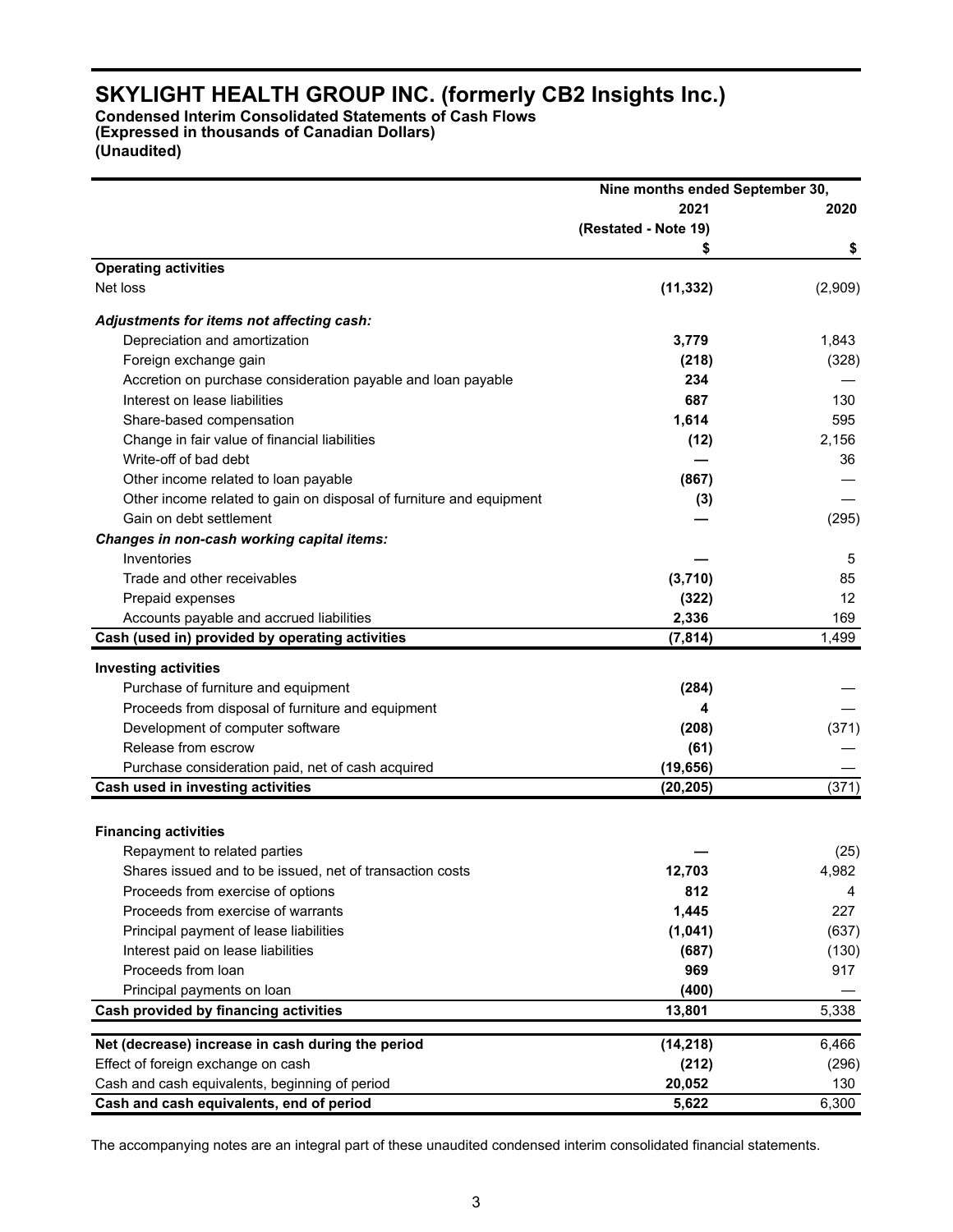**Condensed Interim Consolidated Statement of Changes in Shareholders' Equity (Expressed in thousands of Canadian Dollars) (Unaudited)**

**(Restated - Note 19) (Restated - Note 19) (Restated - Note 19) (Restated - Note 19) (Restated - Note 19) Number of shares (000s) # Share Capital \$ Warrant Reserve \$ Option Reserve \$ Shares and units to be issued \$ Accumulated other comprehensive income \$ Deficit \$ Total \$ Noncontrolling interests \$ Total shareholders' equity \$ Balance, December 31, 2020** 35,070 43,454 2,539 4,349 5 450 (23,160) **27,637 — 27,637**  Bought deal (Note 14(b)) 1,970 13,793 — — — — — **13,793 — 13,793**  Acquisition of Aspire Care — — — — — — (390) **(390) 552 162**  Share issuance costs – cash (Note 14(b)) 14(b)) — (1,090) — — — — — **(1,090) — (1,090)**  Shares issued on acquisition 213 1,167 — — — — — **1,167 — 1,167**  Share-based compensation (Note 14) — — — 1,523 — — — **1,523 — 1,523**  Exercise of warrants 1,101 2,256 (808) — (3) — — **1,445 — 1,445**  Exercise of stock options 532 1,350 — (536) (2) — — **812 — 812**  Options expired and forfeited — — — (78) — — 78 **— — —**  Foreign currency translation — — — — — (116) — **(116) — (116)**  Net (loss) income for the period – – – – – – – – – (11,339) **(11,339) 7** (11,332) **Balance, September 30, 2021 38,886 60,930 1,731 5,258 — 334 (34,811) 33,442 559 34,001**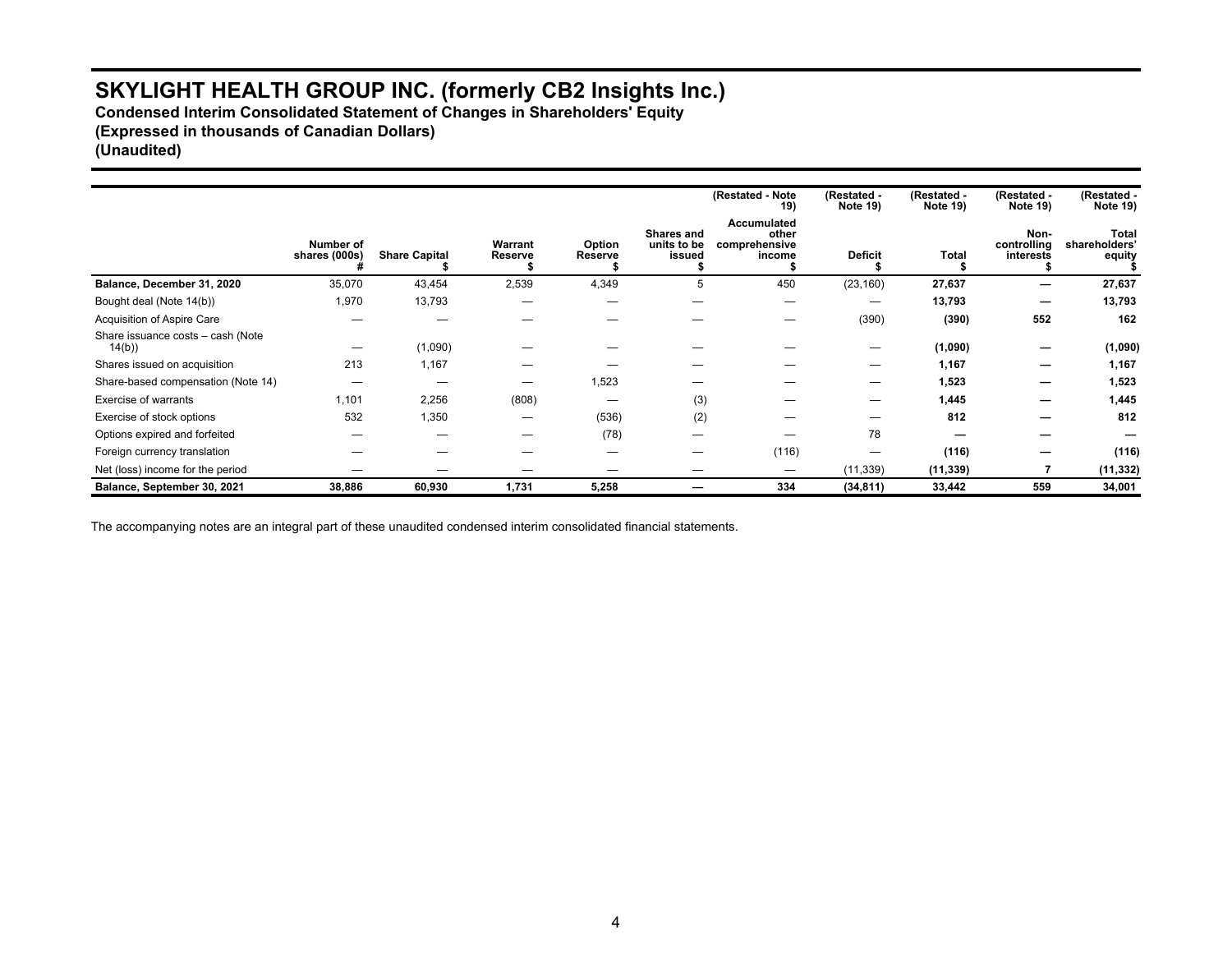**Condensed Interim Consolidated Statement of Changes in Shareholders' Equity (Expressed in thousands of Canadian Dollars) (Unaudited)**

**Number of shares (000s) # Share Capital \$ Warrant Reserve \$ Option Reserve \$ Shares and units to be issued \$ Accumulated other comprehensive income \$ Deficit \$ Total shareholders' equity \$ Balance, December 31, 2019** 1,388 16,568 12,225 3,357 1,552 3,355 441 (16,522) 1,388 Private placement 6,852 3,878 1,270 — 20 — — **5,168**  Shares issued for services 234 126 — — — — — **126**  Share issuance costs - cash — (142) (44) — — — — **(186)**  Share issuance costs - warrants **2020 2020 2020 2020 2020 2020 2020 2020 2020 2020 2020 2020 2020 2020 2020 2020 2020 2020 2020 2020 2020 2020 2020 2020 2020 2020 2020** Share-based compensation 503 269 — 595 — — — **864**  Shares issued and to be issued in settlement of accrued interest 488 230 - - (21) - - 209 Share issued in settlement of contingent consideration **878** 554 — — — — — — — — 554 Shares issued and to be issued against exercise of warrants 994 1,946 (1,499) — (220) — — **227**  Exercise of stock options 8 6 — (2) — — — **4**  Shares issued in lieu of directors' fees 135 94 — — — — — — — — — 94 Warrants and options expired — — (1,130) (744) — — 1,874 **—**  Warrants issued for amendment of promissory note **According to the COV COV COV** — 216 — — — — — 216 — — 216 Foreign currency translation — — — — — (170) — **(170)**  Net loss for the period — — — — — — (2,908) **(2,908) Balance, September 30, 2020 26,660 19,071 2,285 1,401 114 271 (17,556) 5,586**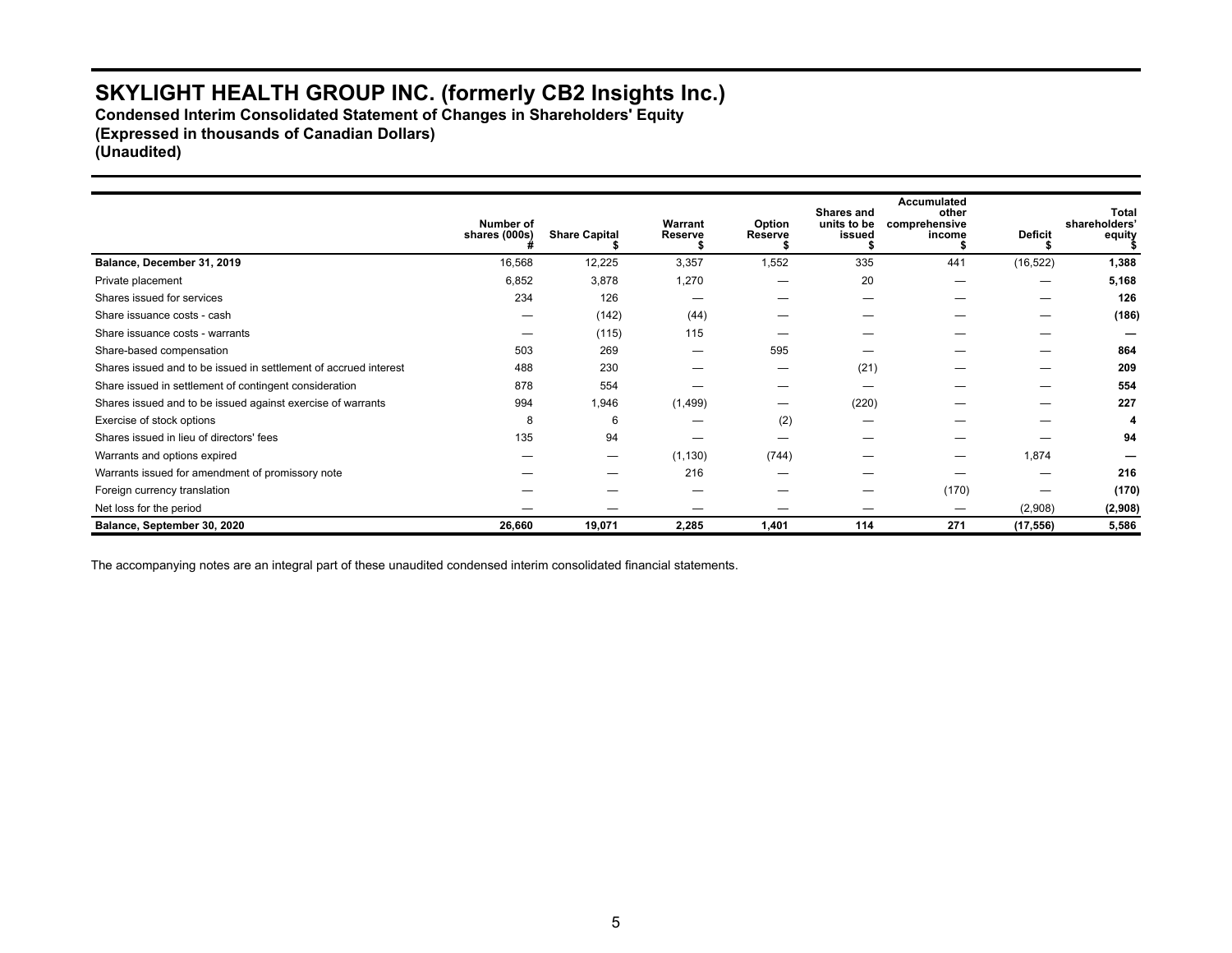#### **1. Nature of operations and Covid-19 pandemic**

Skylight Health Group Inc. ("SHG" or the "Company"), formerly CB2 Insights Inc. ("CB2"), is a healthcare services and technology company, working to positively impact patient health outcomes. The Company operates a US multi-state health network that comprises physical multi-disciplinary medical clinics providing a range of services from primary care, sub-specialty, allied health and diagnostic testing. The Company was incorporated on December 27, 2017 under the Canada Business Corporations Act and completed a reverse takeover ("RTO") on February 27, 2019 (the "Closing Date") with MVC Technologies Inc. ("MVC") which was incorporated in the province of Ontario on November 3, 2014 under the Ontario Business Corporation Act ("OBCA"). Pursuant to the special meeting of the shareholders of the Company held on November 23, 2020, the name of the Company was changed from CB2 Insights Inc. to Skylight Health Group Inc. The head office of the Company is located at 5520 Explorer Drive, Unit 402, Mississauga, Ontario, Canada, L4W 5L1.

On January 5, 2021, the Company's shares commenced trading on the TSX-V under the symbol "SHG" after getting voluntarily delisted from the Canadian Securities Exchange on January 4, 2021. On June 7, 2021, the Company's shares commenced trading on the Nasdaq Capital Market ("Nasdaq") under the symbol "SLHG". In addition, effective June 7, 2021, the Company's shares on the TSX-V began trading under the new symbol "SLHG".

On March 11, 2020, the World Health Organization declared the ongoing COVID-19 outbreak as a global health emergency. This resulted in governments worldwide enacting emergency measures to combat the spread of the virus, including the closure of certain non-essential businesses.

During the quarter ended September 30, 2021, the pandemic did not have a material impact on the Company's operations. While medical clinics had generally been deemed an essential business, the Company was able to switch to virtual appointments thereby reducing the impact on operations and enabled the Company to achieve savings in clinical operating expenses. As at September 30, 2021, the Company did not observe any impairment of its assets or a significant change in the fair value of assets due to the COVID-19 pandemic. The Company has taken steps to minimize the potential impact of the pandemic including safety measures with respect to personal protective equipment, the reduction in travel and the implementation of a virtual office including regular video conference meetings and participation in virtual Company events, trade shows, customer meetings and other virtual events. In addition, as explained in note 13, the Company obtained a loan under the Paycheck Protection Program (PPP) offered by the US Small Business Administration as part of COVID-19 relief measures which was forgiven on March 30, 2021.

Due to the rapid developments and uncertainty surrounding COVID-19, it is not possible to predict the impact that COVID-19 will have on the Company's business, financial position and operating results in the future. In addition, it is possible that estimates in the Company's financial statements will change in the near term as a result of COVID-19 and the effect of any such changes could be material, which could result in, among other things, impairment of long-lived assets including intangibles and goodwill. The Company is closely monitoring the impact of the pandemic on all aspects of its business.

## **2. Basis of presentation and going concern**

## *Basis of presentation*

The Company prepares its unaudited condensed interim consolidated financial statements in accordance with International Financial Reporting Standards as issued by the International Accounting Standards Board ("IFRS"), applicable to the preparation of interim condensed consolidated financial statements, including International Accounting Standards (IAS) 34, Interim Financial Reporting. These unaudited condensed interim consolidated financial statements are presented in Canadian dollars and should be read in conjunction with the Company's annual financial statements for the year ended December 31, 2020, which were prepared in accordance with IFRS.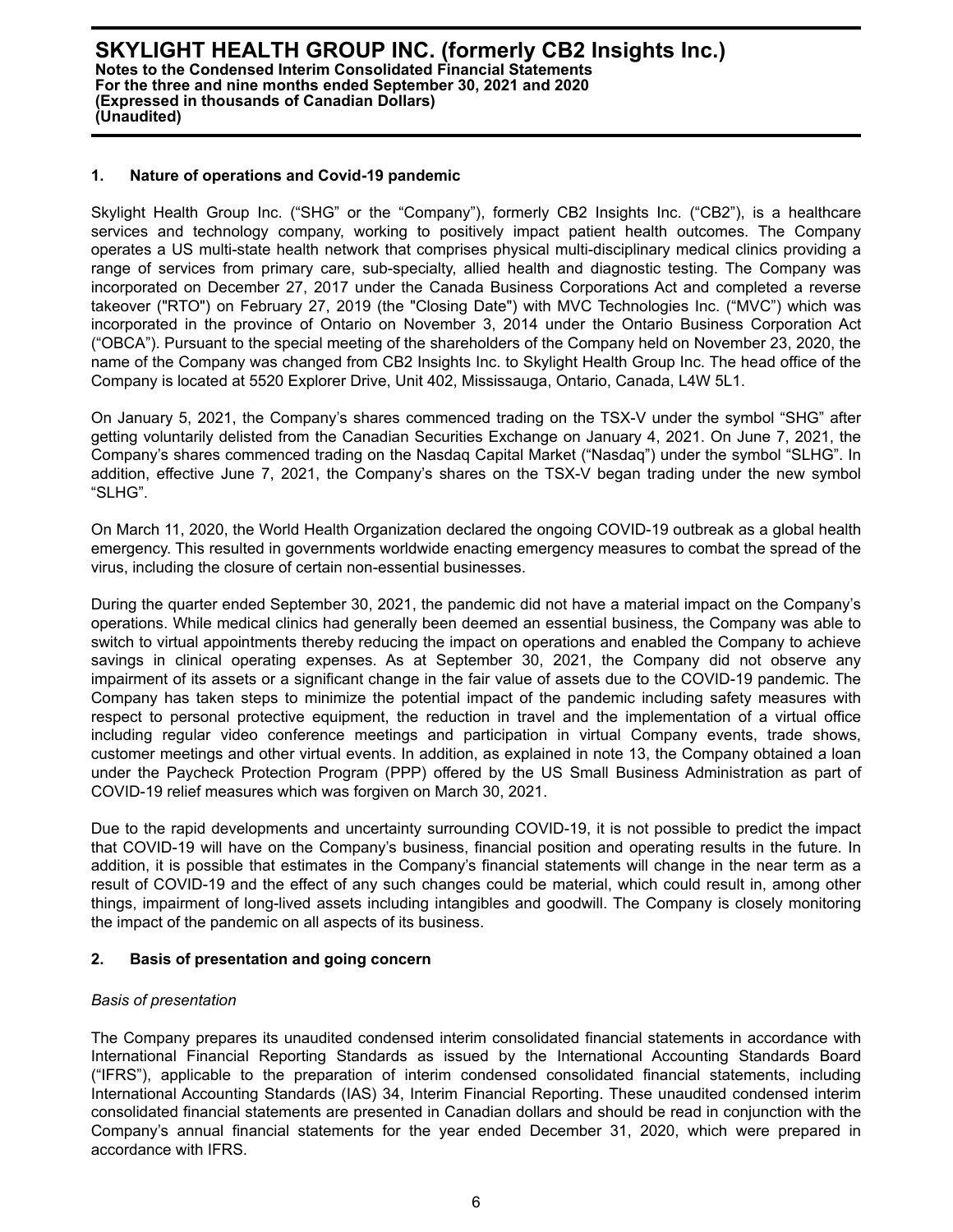The Board of Directors approved these unaudited condensed interim consolidated financial statements on March 29, 2022. These unaudited condensed interim consolidated financial statements comply with IFRS.

The unaudited condensed interim consolidated financial statements were prepared on a going concern basis under the historical cost convention, except for purchase consideration payable (only for acquisitions performed during the year ended December 31, 2019) which are measured at fair value on an ongoing basis.

#### *Going concern*

These unaudited condensed interim consolidated financial statements have been prepared on a going concern basis in accordance with IFRS. The going concern basis of presentation assumes that the Company will continue in operation for the foreseeable future and be able to realize its assets and discharge its liabilities and commitments in the normal course of business. The Company is subject to numerous risk factors that may impact its ability as a going concern, such as, but not limited to, governmental regulations, currency fluctuations, operational risks and extended and unforeseen issues resulting from the current COVID-19 pandemic.

As of the balance sheet date, the Company had an accumulated deficit of \$34,811 (restated) and negative cash flow from operations of \$7,814 for the nine months ended September 30, 2021. The Company has positive working capital as of the balance sheet date of \$2,206 (restated). The Company has raised debt and equity financing through 2017 to 2020 and during the nine months ended September 30, 2021 in order to pursue acquisitions and platform development resulting in growth in its customer base. The Company expects that the investments it has made over this period will result in increased revenue and operating cash flow however, the Company anticipates further investment and will require additional debt and/or equity financing in order to continue to develop its business.

Although the Company has been successful in raising funds to date, there can be no assurance that adequate or sufficient funding will be available in the future or available under terms acceptable to the Company, or that the Company will be able to generate sufficient returns from operations. The ability of the Company to continue as a going concern and to realize the carrying value of its assets and discharge its liabilities and commitments when due is dependent on the Company generating revenue and debt and/or equity financing sufficient to fund its cash flow needs. The Company is not currently eligible to raise funds using a registration statement in the United States. These circumstances indicate the existence of a material uncertainty that may raise substantial doubt on the ability of the Company to meet its obligations as they come due, and accordingly the appropriateness of the use of the accounting principles applicable to a going concern.

The condensed interim consolidated financial statements do not reflect adjustments that would be necessary if the going concern assumption were not appropriate. If the going concern basis were not appropriate for these consolidated financial statements, then adjustments would be necessary in the carrying value of the assets and liabilities, the reported revenue and expenses and the classifications used in the consolidated statement of financial position. Such differences in amounts could be material.

The assessment of material uncertainties related to events and circumstances that may raise substantial doubt on the Company's ability to continue as a going concern involves significant judgment. In making this assessment, management considers all relevant information, as described above.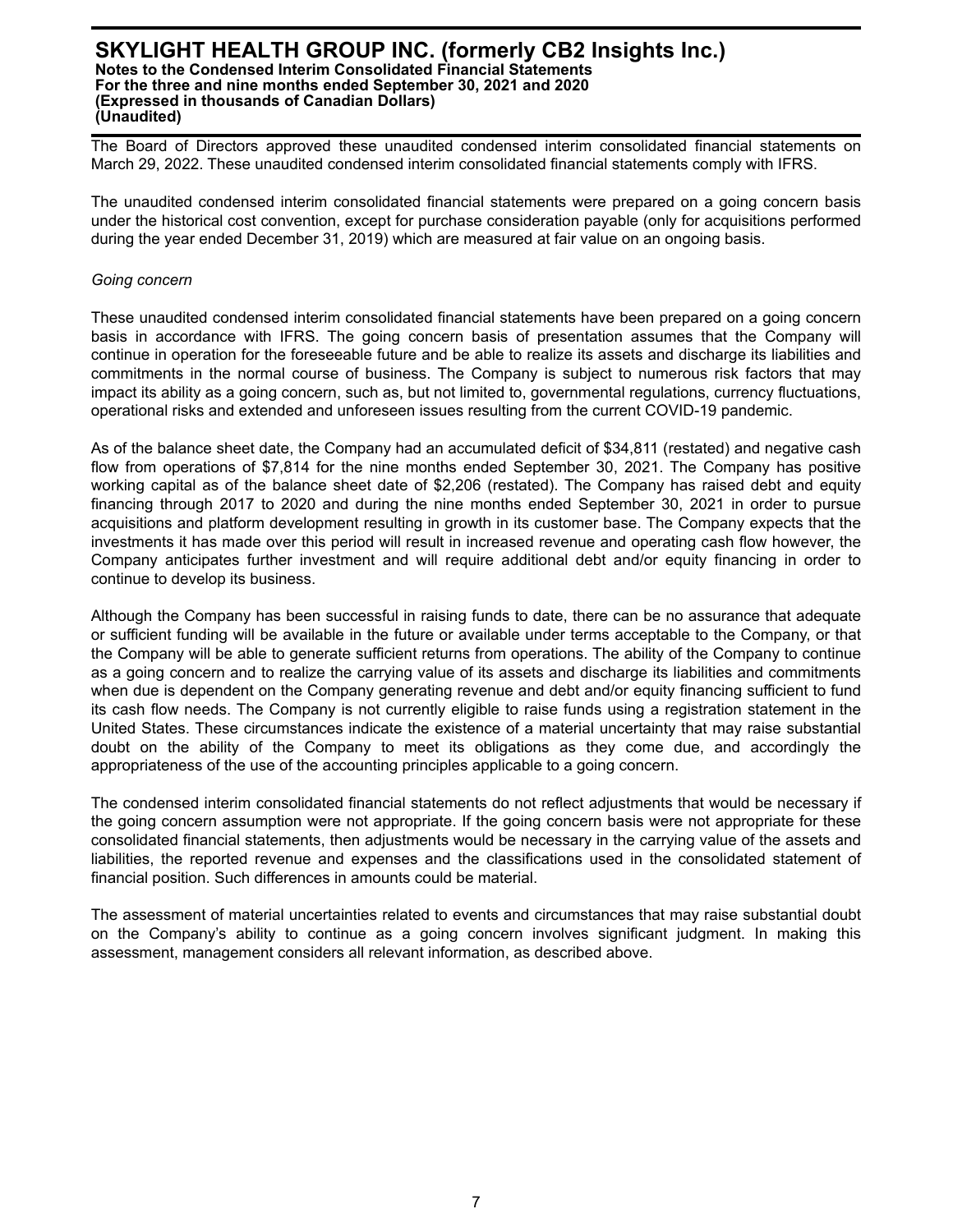## **3. Summary of significant accounting policies**

The accounting policies followed in these unaudited condensed interim consolidated financial statements are consistent with the policies and method of their application used in the preparation of the audited consolidated financial statements as at and for the years ended December 31, 2020 and 2019.

During the three and nine months ended September 30, 2021, the Company adopted two new accounting policies for non-controlling interests and redemption liability.

The Company recognizes non-controlling interests in an acquired entity at fair value or at the non-controlling interest's proportionate share of the acquired entity's net identifiable assets. This decision is made on an acquisition-by-acquisition basis. For the non-controlling interests in Aspire Health Concepts Inc., the Company elected to recognize the non-controlling interests at fair value. Non-controlling interests holders will receive their income or loss proportionate to the voting rights. Non-controlling interests in the results and equity of subsidiaries are shown separately in the condensed interim consolidated statement of financial position, condensed interim consolidated statements of loss and comprehensive loss and condensed interim consolidated statement of changes in shareholders' equity, respectively.

The Company recognizes redemption liability at fair value in the Condensed Interim Consolidated Statement of Financial Position. The redemption liability will subsequently be remeasured in future periods, with the changes going through the condensed interim consolidated statements of loss and comprehensive loss. See note 12 for further details regarding estimates and judgments.

Several amendments and interpretations of IFRS apply for the first time in 2021, however, they do not have a material impact on the unaudited condensed interim consolidated financial statements.

#### **New accounting standards issued but not yet effective**

Certain new accounting standards and interpretations have been published that are not mandatory for the current period and have not been early adopted. These standards are not expected to have a material impact on the Company in the current or future reporting periods except the below amendment:

#### Amendments to IAS 1 - Presentation of financial statements ("IAS 1")

In January 2020, the IASB issued Classification of Liabilities as Current or Non-current (Amendments to IAS 1). The amendments aim to promote consistency in applying the requirements by helping companies determine whether debt and other liabilities with an uncertain settlement date should be classified as current (due or potentially due to be settled within one year) or non-current. The amendments include clarifying the classification requirements for debt a Company might settle by converting it into equity. The amendments are effective for annual reporting periods beginning on or after January 1, 2023, with earlier application permitted. The Company is currently evaluating the impact of this amendment.

#### **4. Share consolidation**

On May 28, 2021, the Company completed a consolidation ("Share Consolidation") of its share capital on the basis of five existing common shares for one new common share. As a result of the Share Consolidation, the 190,802,347 common shares issued and outstanding as at that date were consolidated to 38,160,473 common shares outstanding. The Share Consolidation was previously approved by the shareholders at the Annual General Meeting held on February 22, 2021. All information in these consolidated financial statements is presented on a post-Share Consolidation basis, including comparatives.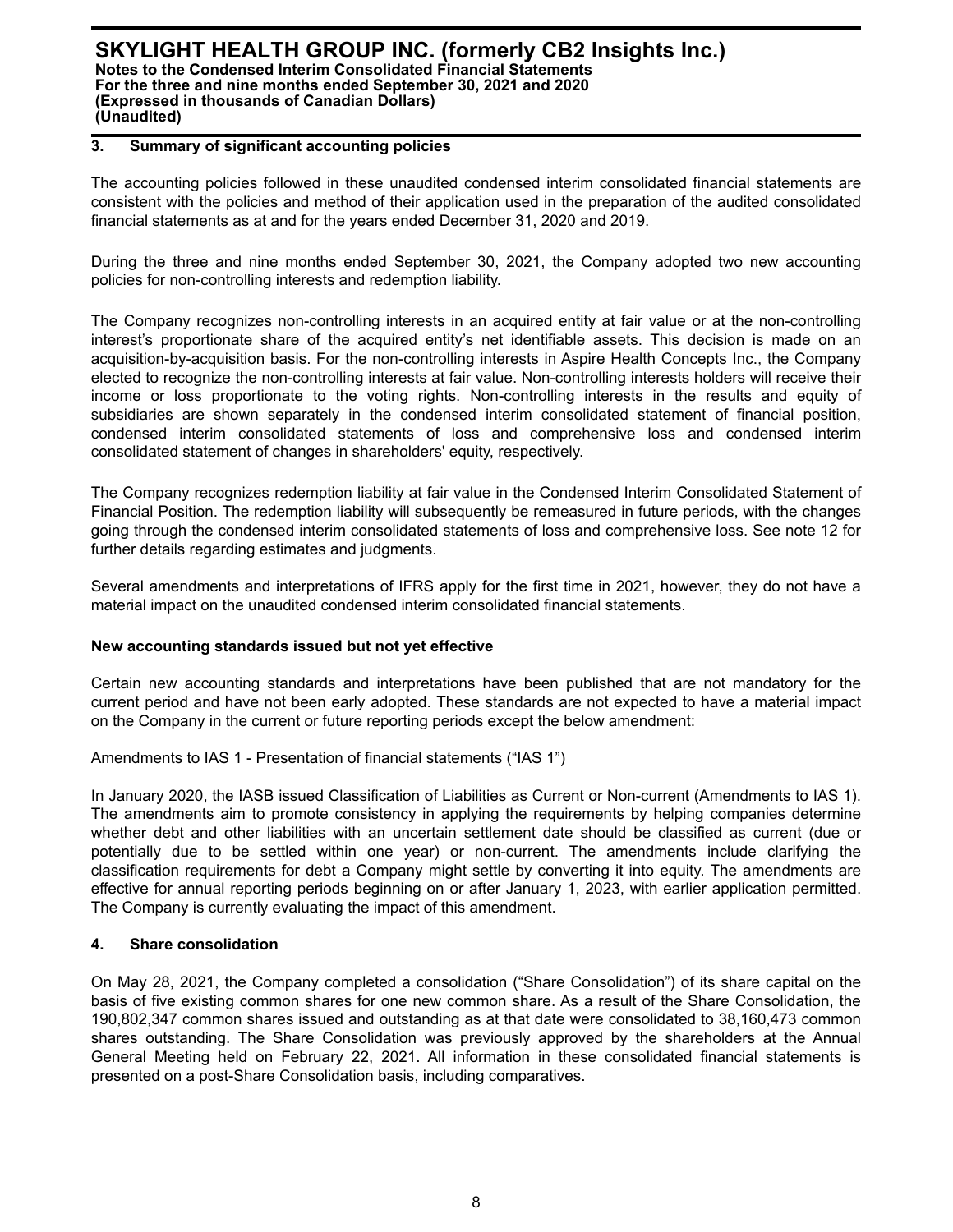## **5. Acquisitions**

## **a) Acquisition of MCM**

On October 6, 2020 (the "Closing Date"), the Company acquired 100% of the voting equity interests of Texasbased primary care services clinic group Maverick County Medical Family Center ("MCM"), P.A.

The aggregate purchase consideration comprised the following:

- \$498 (US\$375) cash paid on Closing Date.
- \$498 (US\$375) cash due in six months after the Closing Date. The amount was discounted to its present value and initially recorded at \$470 (US\$354) on the Closing Date using an effective interest rate of 12%.
- Details of the movements in the purchase consideration payable are as follows:

|                                   |                         | Three months ended |  |
|-----------------------------------|-------------------------|--------------------|--|
|                                   | <b>June 30,</b><br>2021 | March 31,<br>2021  |  |
|                                   |                         | \$                 |  |
| Balance, beginning of period      | 472                     | 465                |  |
| Addition                          |                         |                    |  |
| Paid in cash                      | (471)                   |                    |  |
| Accretion                         |                         | 13                 |  |
| Foreign exchange translation gain | (1`                     | (6)                |  |
| Balance, end of period            |                         | 472                |  |

## **b) Acquisition of APEX**

On January 4, 2021 (the "Closing Date"), the Company acquired 100% of the voting equity interests of Colorado based primary care services clinic group Apex Family Medicine, LLC ("APEX"). The Company determined that the acquisition was a business combination under IFRS 3 – Business Combinations and was accounted for by applying the acquisition method, whereby the assets acquired and liabilities assumed were recorded at their fair values with any excess of the aggregate consideration over the fair values of the identifiable net assets allocated to goodwill. The goodwill acquired is associated with the APEX's workforce and is expected to be fully deductible for tax purposes.

The aggregate purchase consideration comprises the following:

- \$1,241 (US\$974) cash paid on Closing Date.
- \$1,116 (US\$875) cash payable in two installments over a 6-month period. The amount was discounted to its present value and initially recorded at \$1,073 on the Closing Date using an effective interest rate of 11.2%. Subsequently on July 6, 2021, the Company paid the second installment of \$545 (US\$438).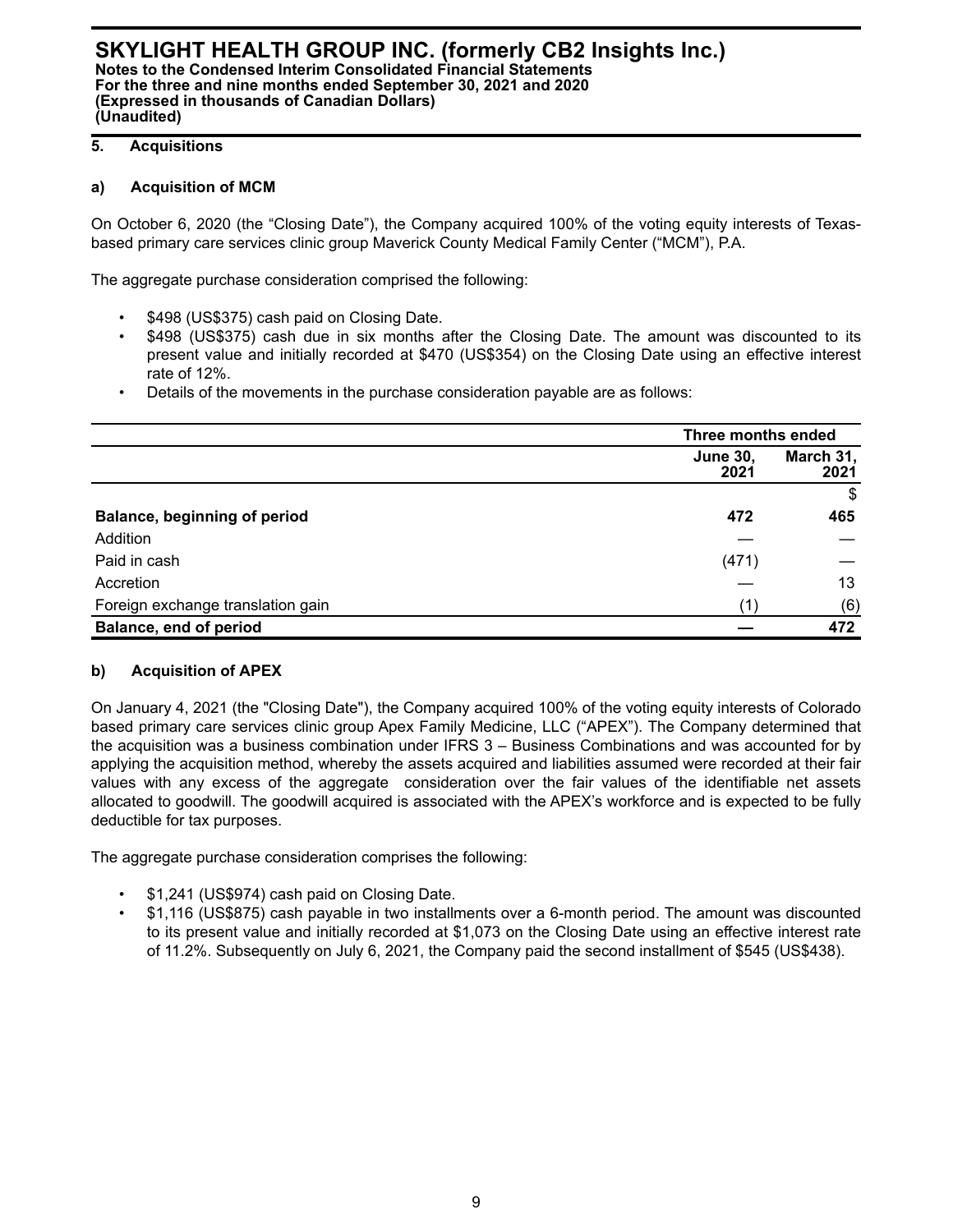<sup>•</sup> Details of the movements in the purchase consideration payable are as follows:

|                                                         | Three months ended           |                         |                   |
|---------------------------------------------------------|------------------------------|-------------------------|-------------------|
|                                                         | <b>September</b><br>30, 2021 | <b>June 30,</b><br>2021 | March 31,<br>2021 |
|                                                         | \$                           |                         | \$                |
| Balance, beginning of period                            | 542                          | 1,086                   |                   |
| Addition                                                |                              |                         | 2,314             |
| Paid in cash                                            | (545)                        | (548)                   | (1, 241)          |
| Accretion                                               | 1                            | 13                      | 28                |
| Foreign exchange translation gain                       | 2                            | (9)                     | (15)              |
| <b>Balance, end of period</b>                           |                              | 542                     | 1,086             |
| The allocated purchase price calculation is as follows: |                              |                         |                   |
|                                                         |                              |                         | \$                |
| Consideration - cash                                    |                              |                         | 2,314             |
| Lease liabilities                                       |                              |                         | 118               |
| <b>Assumed liabilities</b>                              |                              |                         | 37                |
| <b>Total consideration</b>                              |                              |                         | 2,469             |
| Identifiable assets acquired                            |                              |                         |                   |
| <b>Customer relationships</b>                           |                              |                         | 1,403             |
| Non-compete                                             |                              |                         | 22                |
| Cash                                                    |                              |                         | 37                |
| Trade receivables                                       |                              |                         | 125               |
| Right of use asset                                      |                              |                         | 118               |
| Total identifiable assets acquired                      |                              |                         | 1,705             |
| <b>Total goodwill</b>                                   |                              |                         | 764               |
| <b>Total assets</b>                                     |                              |                         | 2,469             |

Operating results have been included in these unaudited condensed interim consolidated financial statements from the Closing Date. APEX's revenue and net income for the period from the date of acquisition to September 30, 2021 included in the unaudited condensed interim consolidated statements of loss and comprehensive loss are \$1,093 (restated) and \$42 (restated) respectively.

## **c) Acquisition of RCMA**

On February 3, 2021 (the "Closing Date"), the Company acquired 100% of the voting equity interests of River City Medical Associates ("RCMA"), Inc., a Florida corporation. The Company determined that the acquisition was a business combination under IFRS 3 – Business Combinations and was accounted for by applying the acquisition method, whereby the assets acquired and liabilities assumed were recorded at their fair values with any excess of the aggregate consideration over the fair values of the identifiable net assets allocated to goodwill. The goodwill acquired is associated with the RCMA's workforce and is expected to be fully deductible for tax purposes.

The aggregate purchase consideration comprises the following:

\$288 (US\$225) cash paid on Closing Date.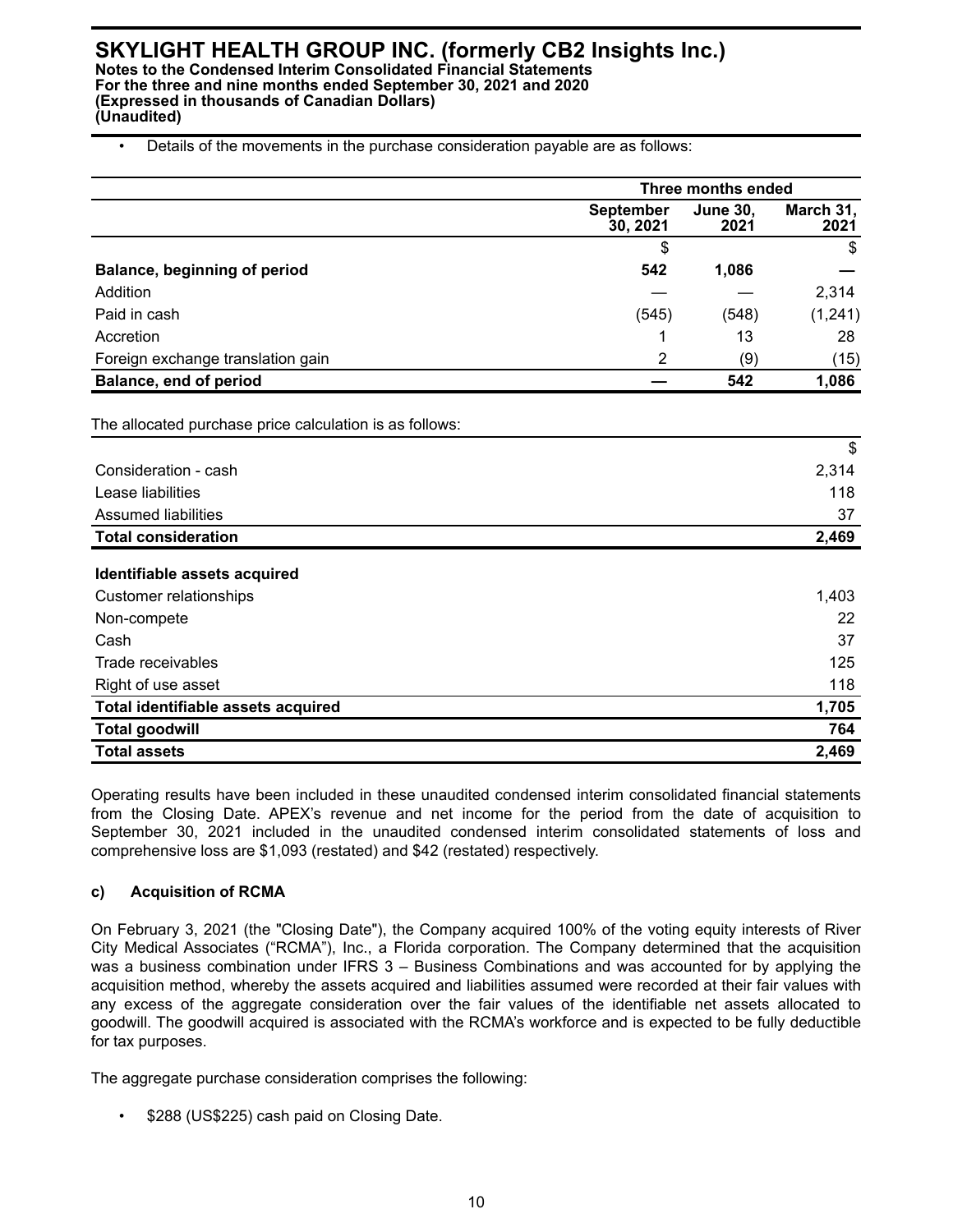- \$139 (US\$109) cash payable within 120 days after the Closing Date being the amount withheld from the purchase consideration for liabilities prior to closing date. The amount was discounted to its present value and initially recorded at \$137 (US\$107) on the Closing Date using an effective interest rate of 10.9%. On April 27, 2021, the Company released \$135 from the escrow account (US\$109).
- \$2,812 (US\$2,200) funds held in an escrow account to be released once the conditions stipulated in the Transition Services Agreement have been complied with within two months after the Closing Date. Subsequently, on April 22, 2021, the Company released \$2,750 from the escrow account (US\$2,200)
- 74,833 common shares in the Company valued at 10-day VWAP of \$6.3925 per share amounting to \$478 (US\$373) to be issued on the Closing Date. The amount was recognized at the fair value of the consideration amounting to \$492 (US\$385) on the Closing Date.
- Variable number of common shares in the Company amounting to \$1,908 (US\$1,493) to be issued in five equal installments within 15 months after the Closing Date. The number of shares will be determined based on the share price on each installment date. The amount was discounted to its present value and initially recorded at \$1,892 (US\$1,480) on the Closing Date using an effective interest rate of 15%.

|                                   |                              | Three months ended      |                   |  |
|-----------------------------------|------------------------------|-------------------------|-------------------|--|
|                                   | <b>September</b><br>30, 2021 | <b>June 30.</b><br>2021 | March 31,<br>2021 |  |
|                                   |                              |                         | \$                |  |
| Balance, beginning of period      | 1,465                        | 4,765                   |                   |  |
| Addition                          |                              |                         | 5,621             |  |
| Paid in cash                      |                              | (2,885)                 | (288)             |  |
| Paid in shares                    | (381)                        | (377)                   | (485)             |  |
| Accretion                         | 5                            | 9                       | 3                 |  |
| Foreign exchange translation gain | 35                           | (47)                    | (86)              |  |
| <b>Balance, end of period</b>     | 1,124                        | 1,465                   | 4,765             |  |

• Details of the movements in the purchase consideration payable are as follows:

|                                    | \$    |
|------------------------------------|-------|
| Consideration - cash               | 3,237 |
| Consideration - shares             | 2,384 |
| Lease liabilities                  | 3,800 |
| Assumed liabilities                | 217   |
| <b>Total consideration</b>         | 9,638 |
|                                    |       |
| Identifiable assets acquired       |       |
| Customer relationships             | 3,618 |
| Brand and trademarks               | 706   |
| Non-compete clause                 | 56    |
| Cash                               | 217   |
| Property, plant and equipment      | 32    |
| Right of use asset                 | 3,800 |
| Total identifiable assets acquired | 8,429 |
| <b>Total goodwill</b>              | 1,209 |
| <b>Total assets</b>                | 9,638 |

Operating results have been included in these unaudited condensed interim consolidated financial statements from the Closing Date. RCMA's revenue and net income for the period from the date of acquisition to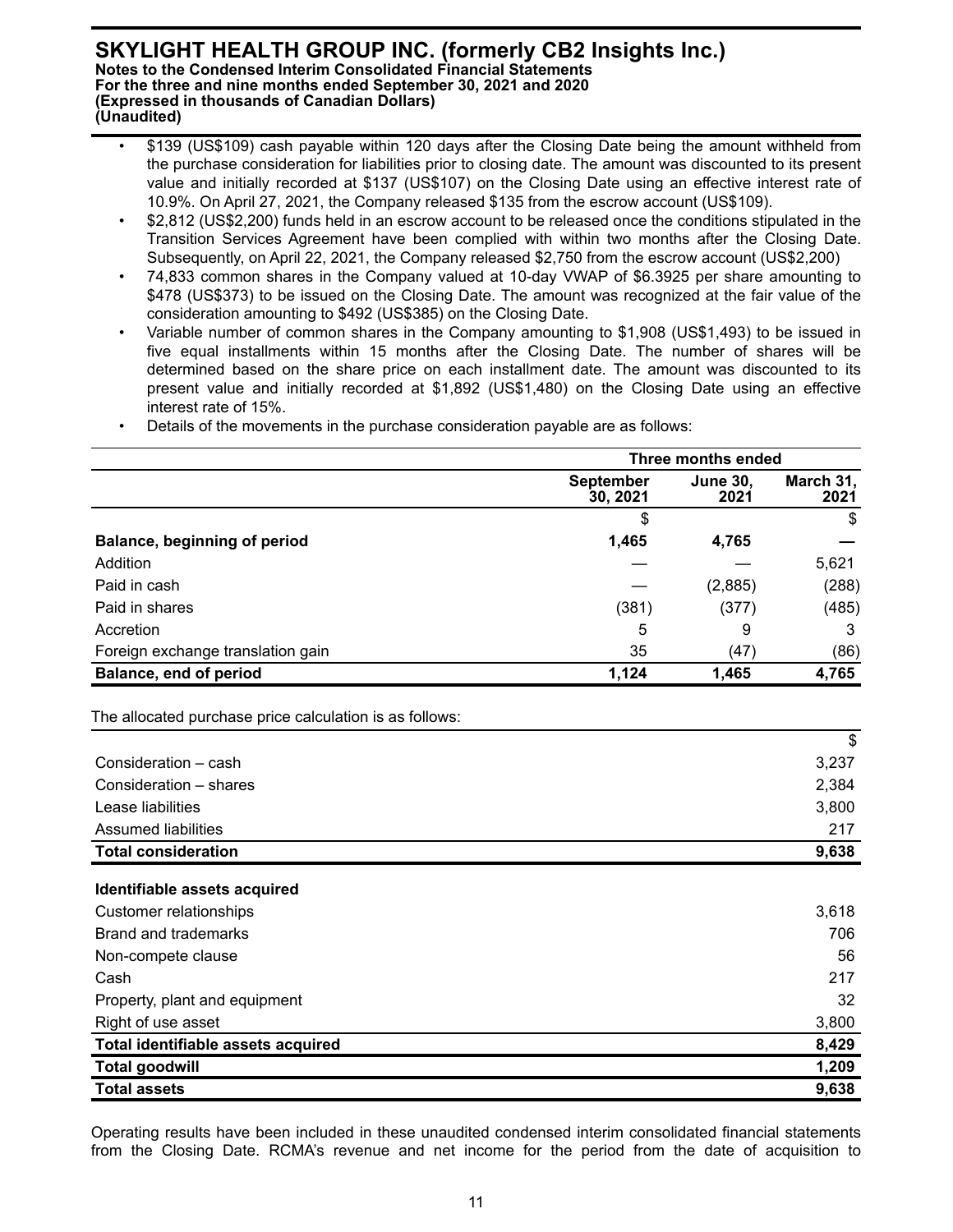September 30, 2021 included in the unaudited condensed interim consolidated statements of loss and comprehensive loss are \$4,971 (restated) and \$1,023 (restated), respectively.

## **d) Acquisition of Rocky Mountain**

On April 5, 2021 (the "Closing Date"), the Company acquired 100% of the voting equity interests of Colorado based Primary Care Clinic Group, Rocky Mountain. The Company determined that the acquisition was a business combination under IFRS 3 – Business Combinations and was accounted for by applying the acquisition method, whereby the assets acquired and liabilities assumed were recorded at their fair values with any excess of the aggregate consideration over the fair values of the identifiable net assets allocated to goodwill.

The goodwill acquired is associated with Rocky Mountain's workforce and is expected to be fully deductible for tax purposes.

The aggregate purchase consideration comprises the following:

- \$10,635 (US\$8,491) cash paid on Closing Date.
- \$2,067 (US\$1,650) cash payable in three equal installments over two years from the Closing Date. The amount was discounted to its present value and initially recorded at \$1,829 (US\$1,460) on the Closing Date using an effective interest rate of 11.4%.
- \$641 (US\$512) cash payable on account of working capital true-up.
- Details of the movements in the purchase consideration payable are as follows:

|                                     |                              | Three months ended      |  |  |
|-------------------------------------|------------------------------|-------------------------|--|--|
|                                     | <b>September</b><br>30, 2021 | <b>June 30,</b><br>2021 |  |  |
|                                     | \$                           | \$                      |  |  |
| <b>Balance, beginning of period</b> | 2,492                        |                         |  |  |
| Addition                            |                              | 13,105                  |  |  |
| Paid in cash                        |                              | (10, 635)               |  |  |
| Accretion                           | 100                          | 47                      |  |  |
| Foreign exchange translation gain   | 70                           | (25)                    |  |  |
| Balance, end of period              | 2,662                        | 2,492                   |  |  |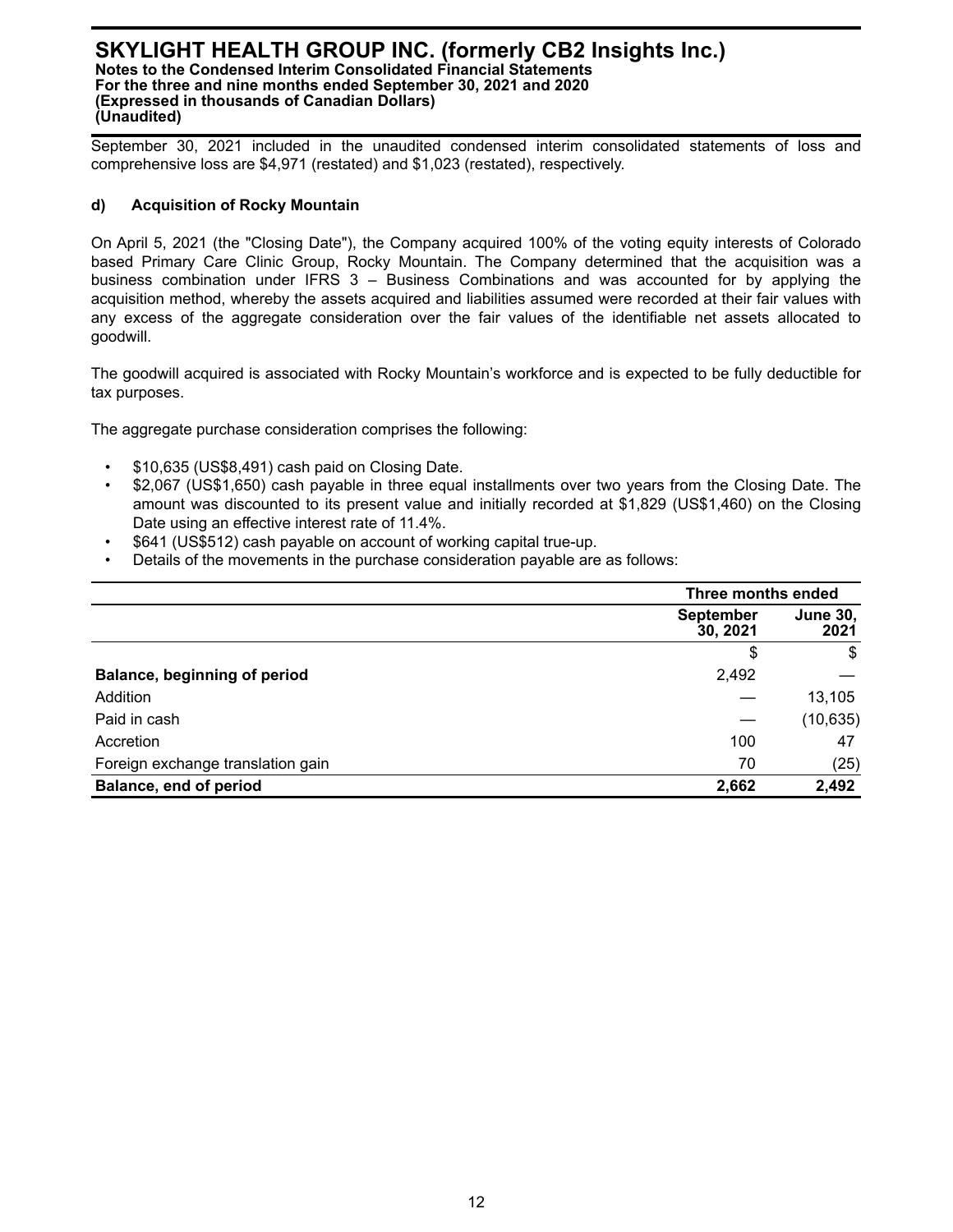**(Unaudited)**

| The allocated purchase price calculation is as follows: |        |
|---------------------------------------------------------|--------|
|                                                         | \$     |
| Consideration - cash                                    | 13,105 |
| Lease liabilities                                       | 5,453  |
| <b>Assumed liabilities</b>                              | 2,508  |
| <b>Total consideration</b>                              | 21,066 |
| Identifiable assets acquired                            |        |
| Customer relationships                                  | 2,893  |
| Brand and trademarks                                    | 3,238  |
| Cash                                                    | 753    |
| Trade receivables                                       | 2,675  |
| Prepaid expenses                                        | 235    |
| Property, plant and equipment                           | 295    |
| Right of use asset                                      | 6,322  |
| Total identifiable assets acquired                      | 16,411 |
| <b>Total goodwill</b>                                   | 4,655  |
| <b>Total assets</b>                                     | 21,066 |

Operating results have been included in these unaudited condensed interim consolidated financial statements from the Closing Date. Rocky Mountain's revenue and net loss for the period from the date of acquisition to September 30, 2021 included in the unaudited condensed interim consolidated statements of loss and comprehensive loss is \$8,368 (restated) and \$1,997 (restated), respectively.

## **e) Acquisition of Doctors Center**

On June 23, 2021 (the "Closing Date"), the Company acquired 100% of the voting equity interests of Florida based primary care group Doctors Center Inc. for a total cash transaction value of \$2,752 (US\$2,240). The Company determined that the acquisition was a business combination under IFRS 3 – Business Combinations and was accounted for by applying the acquisition method, whereby the assets acquired and liabilities assumed were recorded at their fair values with any excess of the aggregate consideration over the fair values of the identifiable net assets allocated to goodwill. The goodwill acquired is associated with Doctors Center workforce and is expected to be fully deductible for tax purposes. There was a holdback payment to a medical doctor in the amount of \$694 (US\$560), payable in two installments of \$347 (US\$280) at the 6 and 12 month anniversaries of the Closing Date, provided the medical doctor continues to be an employee of the Company. Given the significant amount of the holdback and employment timing, it was determined to be a nominal probability that the medical doctor would compete in the one year period post-acquisition. Therefore, no value was assigned to the non-compete agreement and the payments will be expensed in the period paid.

The aggregate purchase consideration comprises the following:

- \$2,654 (US\$2,160) cash paid on the Closing Date.
- \$98 (US\$80) cash payable within the next 12 months. During the three months ended September 30, 2021, the Company paid the outstanding amounts.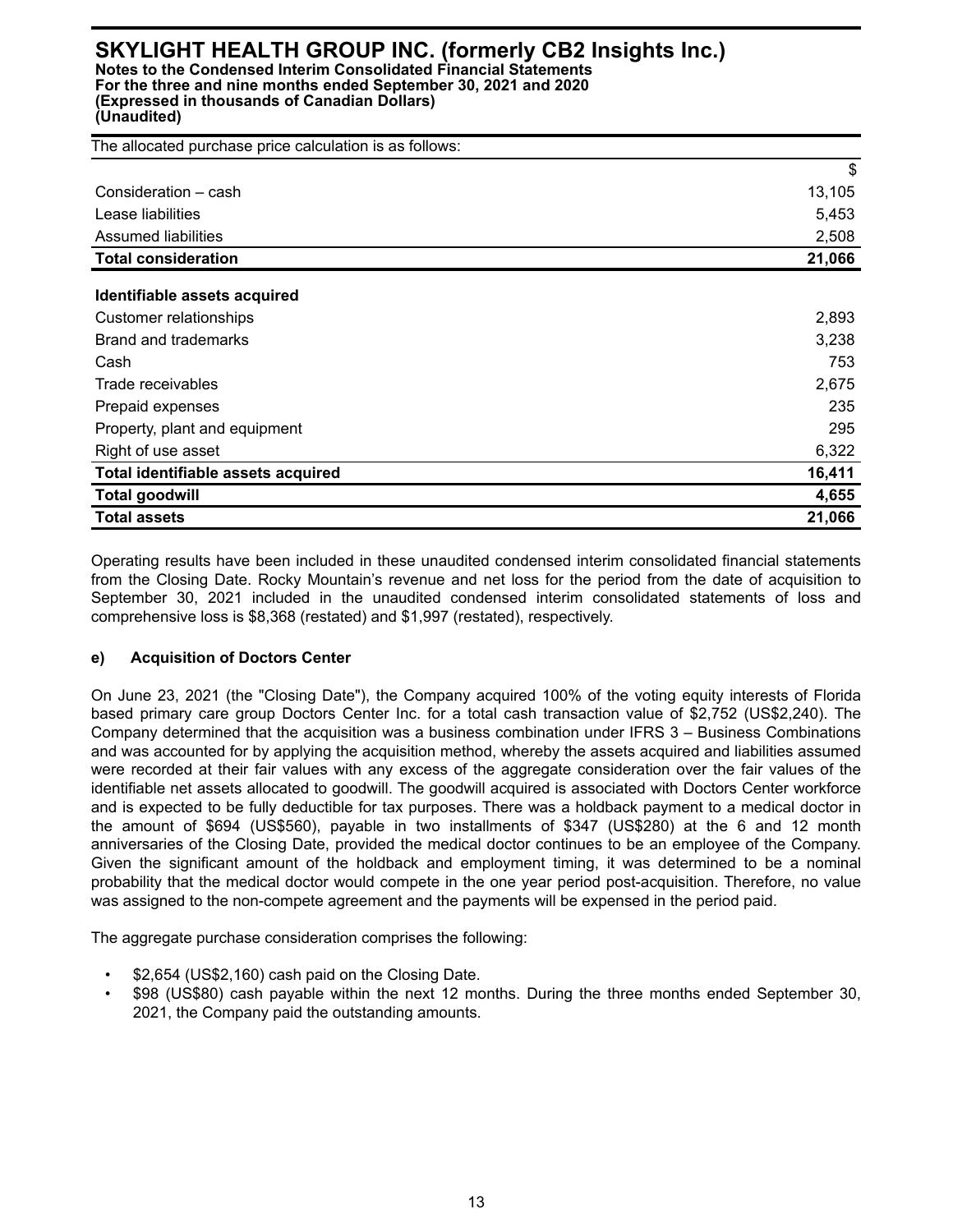#### • Details of the movements in the purchase consideration payable are as follows:

|                                                         | Three months ended           |                         |
|---------------------------------------------------------|------------------------------|-------------------------|
|                                                         | <b>September</b><br>30, 2021 | <b>June 30,</b><br>2021 |
|                                                         | \$                           | $\mathbb{S}$            |
| Balance, beginning of period                            | 99                           |                         |
| Addition                                                |                              | 2,752                   |
| Paid in cash                                            | (100)                        | (2,654)                 |
| Foreign exchange translation loss                       | 1                            |                         |
| Balance, end of period                                  |                              | 99                      |
| The allocated purchase price calculation is as follows: |                              |                         |
|                                                         |                              | \$                      |
| Consideration - cash                                    |                              | 2,752                   |
| Lease liabilities                                       |                              | 2,869                   |
| <b>Assumed liabilities</b>                              |                              | 71                      |
| <b>Total consideration</b>                              |                              | 5,692                   |
| Identifiable assets acquired                            |                              |                         |
| <b>Customer relationships</b>                           |                              | 1,499                   |
| <b>Brand and trademarks</b>                             |                              | 463                     |
| Cash                                                    |                              | 71                      |
| Property, plant and equipment                           |                              | 164                     |
| Right of use asset                                      |                              | 2,869                   |
| Total identifiable assets acquired                      |                              | 5,066                   |
| <b>Total goodwill</b>                                   |                              | 626                     |
| <b>Total assets</b>                                     |                              | 5,692                   |

Operating results have been included in these unaudited condensed interim consolidated financial statements from the Closing Date. Doctors Center's revenue and net loss for the period from the date of acquisition to September 30, 2021 included in the unaudited condensed interim consolidated statements of loss and comprehensive loss are \$866 (restated) and \$295 (restated), respectively.

## **f) Acquisition of ACO Partners**

On July 13, 2021 (the "Closing Date"), the Company acquired 100% of the voting equity interests of ACO Partners LLC, a new Accountable Care Organization ("ACO") that will begin participating in the Medicare Shared Savings Program offered by the Centers for Medicare and Medicaid Services ("CMS") effective January 1, 2022. The total cash consideration of \$313 (US\$250) was to be paid as follows:

- \$78 (US\$63) cash on Closing Date
- \$78 (US\$63) cash payable contingent on receiving approval on Phase 1 of the pending ACO application to the CMS by January 31, 2022
- \$157 (US\$124) cash payable contingent on receiving final approval of the pending ACO application to the CMS by January 31, 2022

During the three months ended September 30, 2021, the Company determined it would not receive approval on the ACO application to the CMS by January 31, 2022. The cash paid on Closing Date of \$78 (US\$63) has been recorded in trade receivables as of September 30, 2021.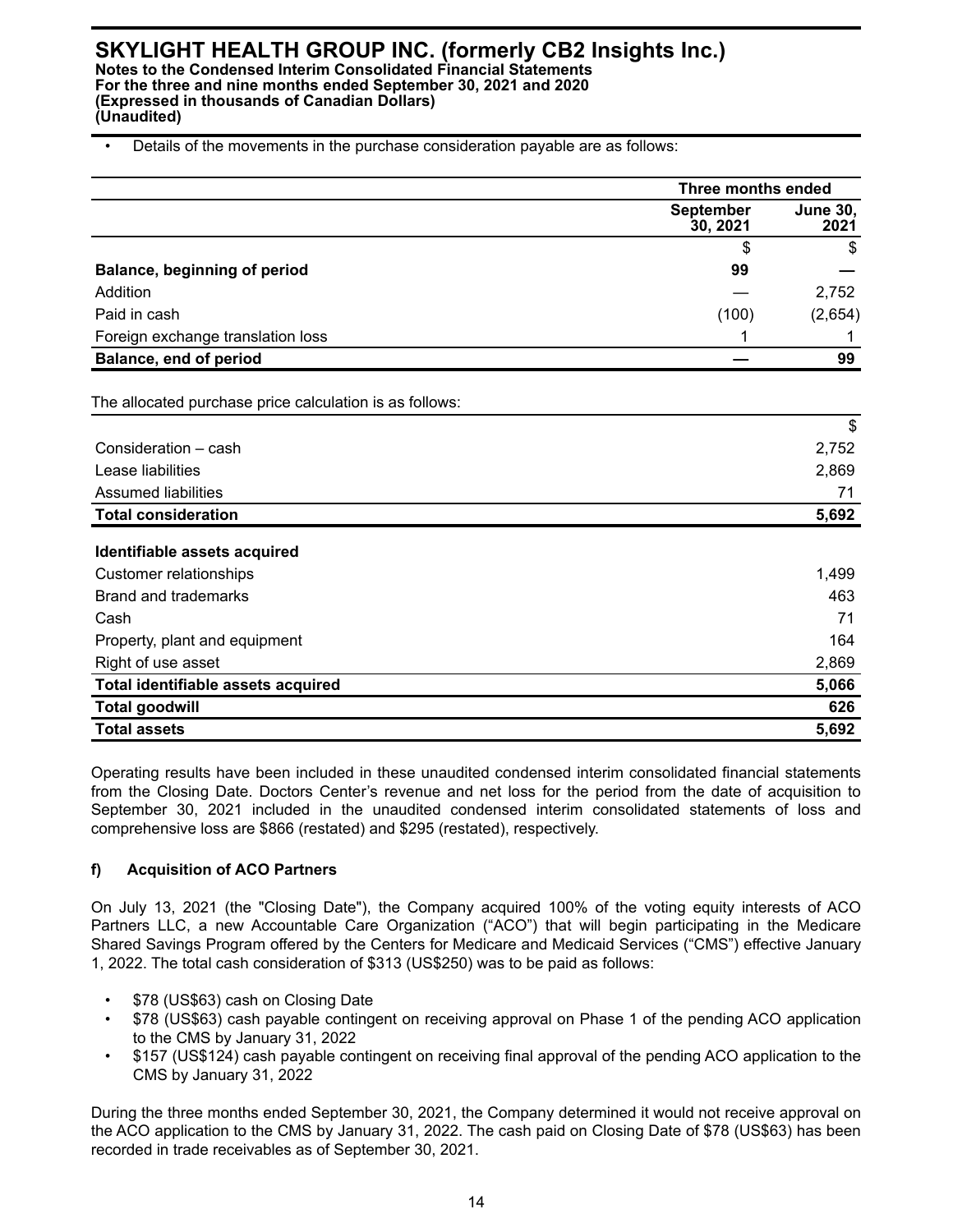#### **g) Acquisition of Aspire Care**

On September 16, 2021 (the "Closing Date"), the Company acquired 70% of the voting equity interests of Pennsylvania based primary care group Aspire Health Concepts, Inc. ("Aspire Care") for a total cash transaction value of \$1,996 (US\$1,575). The Company determined that the acquisition was a business combination under IFRS 3 – Business Combinations and was accounted for by applying the acquisition method, whereby the assets acquired and liabilities assumed were recorded at their fair values with any excess of the aggregate consideration over the fair values of the identifiable net assets allocated to goodwill. The goodwill acquired is associated with Aspire Care workforce and is expected to be fully deductible for tax purposes. There was a holdback payment of \$127 (US\$100), payable on the 9 month anniversary of the Closing Date.

The aggregate purchase consideration comprises the following:

- \$1,869 (US\$1,475) cash paid on the Closing Date.
- \$127 (US\$100) cash payable within the next 9 months.
- Details of the movements in the purchase consideration payable are as follows:

|                                                         | Three months ended        |
|---------------------------------------------------------|---------------------------|
|                                                         | <b>September 30, 2021</b> |
|                                                         | \$                        |
| <b>Balance, beginning of period</b>                     |                           |
| Addition                                                | 1,996                     |
| Paid in cash                                            | (1,869)                   |
| Foreign exchange translation loss                       |                           |
| Balance, end of period                                  | 128                       |
| The allocated purchase price calculation is as follows: |                           |
|                                                         | $\mathfrak{S}$            |
| Consideration - cash                                    | 1,996                     |
| Lease liabilities                                       | 1,371                     |
| Non-controlling interests                               | 552                       |
| <b>Assumed liabilities</b>                              | 564                       |
| <b>Total consideration</b>                              | 4,483                     |
| Identifiable assets acquired                            |                           |
| <b>Customer relationships</b>                           | 482                       |
| <b>Brand and trademarks</b>                             | 580                       |
| Cash                                                    | 564                       |
| Property, plant and equipment                           | 324                       |
| Right of use asset                                      | 1,371                     |
| Total identifiable assets acquired                      | 3,321                     |
| <b>Total goodwill</b>                                   | 1,162                     |
| <b>Total assets</b>                                     | 4,483                     |

Operating results have been included in these unaudited condensed interim consolidated financial statements from the Closing Date. Aspire Care's revenue and net income for the period from the date of acquisition to September 30, 2021 included in the unaudited condensed interim consolidated statements of loss and comprehensive loss are \$252 and \$22 (restated), respectively.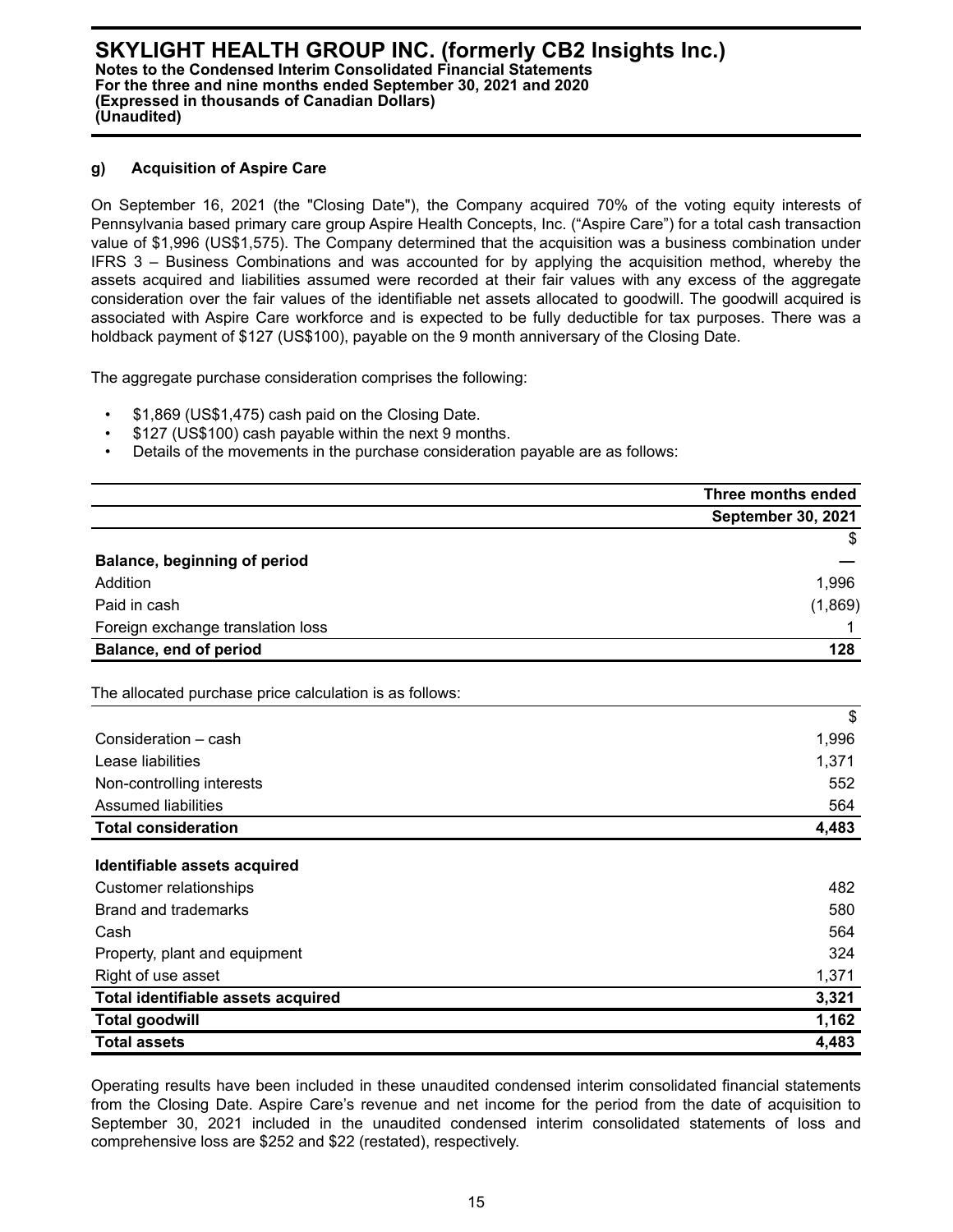If all current year acquisitions had occurred on January 1, 2021, management estimates that consolidated revenue would have increased by \$11,449 and net loss would have increased by \$178 for the nine months ended September 30, 2021.

#### **6. Purchase consideration payable**

|                                            | September 30,<br>2021 | December 31,<br>2020 |
|--------------------------------------------|-----------------------|----------------------|
|                                            | \$                    | \$                   |
| Healthcare Resource Management LLC ("HRM") |                       | 61                   |
| <b>MCM</b>                                 |                       | 465                  |
| <b>RCMA</b>                                | 1,124                 |                      |
| Rocky Mountain                             | 2,662                 |                      |
| Aspire Care                                | 128                   |                      |
|                                            | 3,914                 | 526                  |
| <b>Allocated as:</b>                       | \$                    | \$                   |
| Current                                    | 2,691                 | 526                  |
| Non-current                                | 1,223                 |                      |
|                                            | 3,914                 | 526                  |

### **7. Trade and other receivables**

|                                  | (Restated - Note 19)  |                      |
|----------------------------------|-----------------------|----------------------|
|                                  | September 30,<br>2021 | December 31,<br>2020 |
|                                  | \$                    | \$                   |
| Trade receivables                | 6,485                 | 287                  |
| Harmonized sales tax recoverable | 478                   | 192                  |
| Security deposits                | 182                   | 50                   |
|                                  | 7,145                 | 529                  |

The lifetime expected credit loss allowance for impairment is estimated based on the Company's historical loss experience, adjusted for factors that are specific to the debtors and an assessment of both the current as well as forecast direction of conditions. As at September 30, 2021, an expected credit loss of \$263 has been recognized.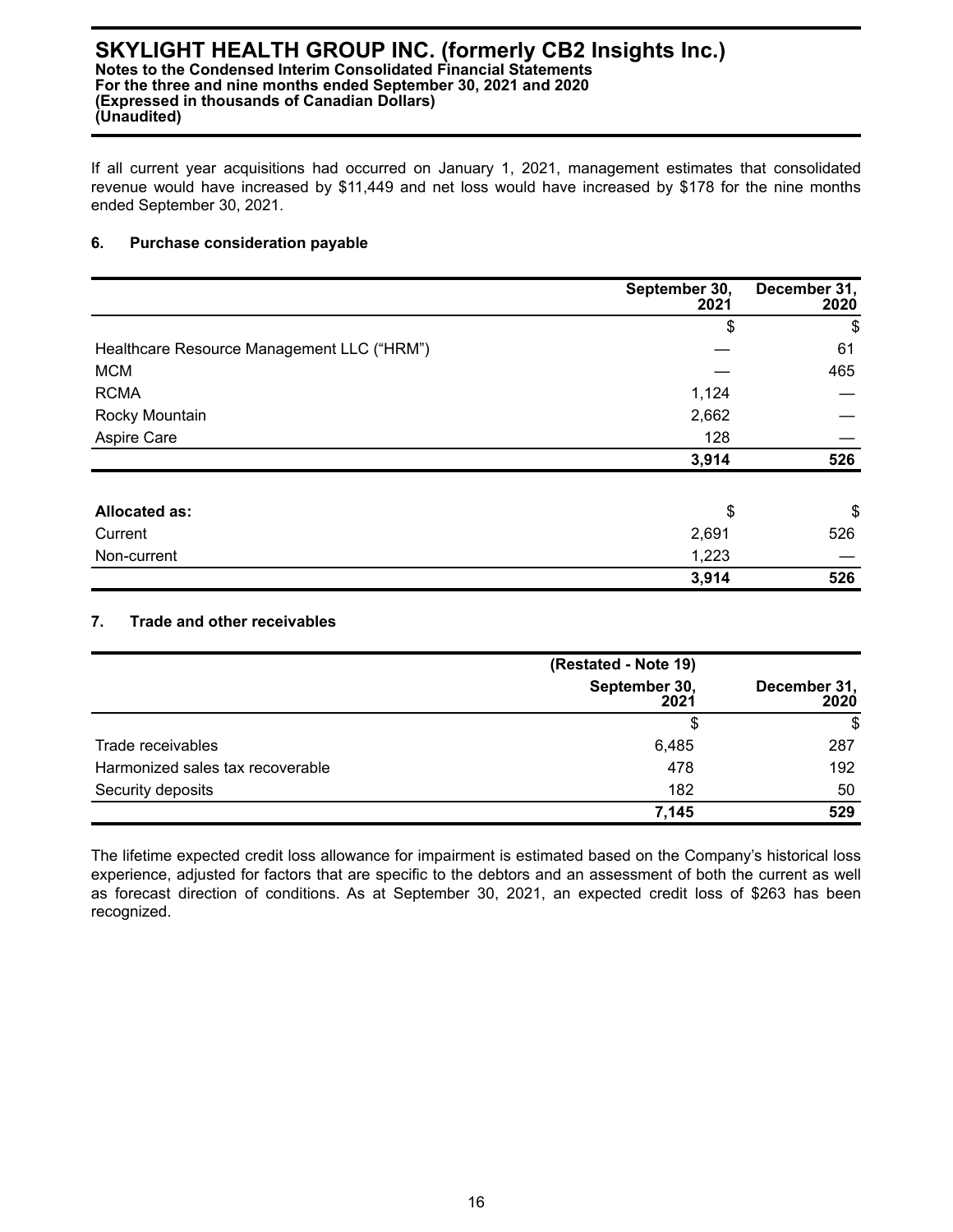## **8. Property, plant and equipment**

|                          | <b>Furniture</b> | <b>Vehicles</b> | <b>Computer</b> | Hardware Leaseholds | <b>Equipment</b> | Total |
|--------------------------|------------------|-----------------|-----------------|---------------------|------------------|-------|
|                          | \$               | \$              | \$              | \$                  | \$               | \$    |
| Cost                     |                  |                 |                 |                     |                  |       |
| As at December 31, 2020  | 129              | 22              | 116             | 65                  | 58               | 390   |
| Additions                | 48               |                 | 55              | 60                  | 121              | 284   |
| Acquisition              | 91               |                 | 14              | 587                 | 123              | 815   |
| Disposal                 |                  | (22)            |                 |                     |                  | (22)  |
| Net exchange differences | 3                |                 |                 | 11                  | 5                | 20    |
| As at September 30, 2021 | 271              |                 | 186             | 723                 | 307              | 1,487 |
| <b>Depreciation</b>      |                  |                 |                 |                     |                  |       |
| As at December 31, 2020  | 93               | 21              | 84              | 57                  | 47               | 302   |
| Depreciation             | 66               |                 | 46              | 111                 | 49               | 272   |
| Disposal                 |                  | (21)            |                 |                     |                  | (21)  |
| Net exchange differences |                  |                 |                 | 2                   |                  | 5     |
| As at September 30, 2021 | 160              |                 | 131             | 170                 | 97               | 558   |
| Net book value           |                  |                 |                 |                     |                  |       |
| As at December 31, 2020  | 36               |                 | 32              | 8                   | 11               | 88    |
| As at September 30, 2021 | 111              |                 | 55              | 553                 | 210              | 929   |

## **9. Right-of-use assets and lease liabilities**

*Right of use assets*

| <b>Premises leases</b>   | September 30,<br>2021 |
|--------------------------|-----------------------|
|                          | \$                    |
| <b>Beginning balance</b> | 1,325                 |
| Additions                | 2,598                 |
| Acquisitions             | 14,480                |
| Depreciation             | (1, 498)              |
| Lease incentives         | (23)                  |
| Net exchange differences | 195                   |
| <b>Ending balance</b>    | 17,077                |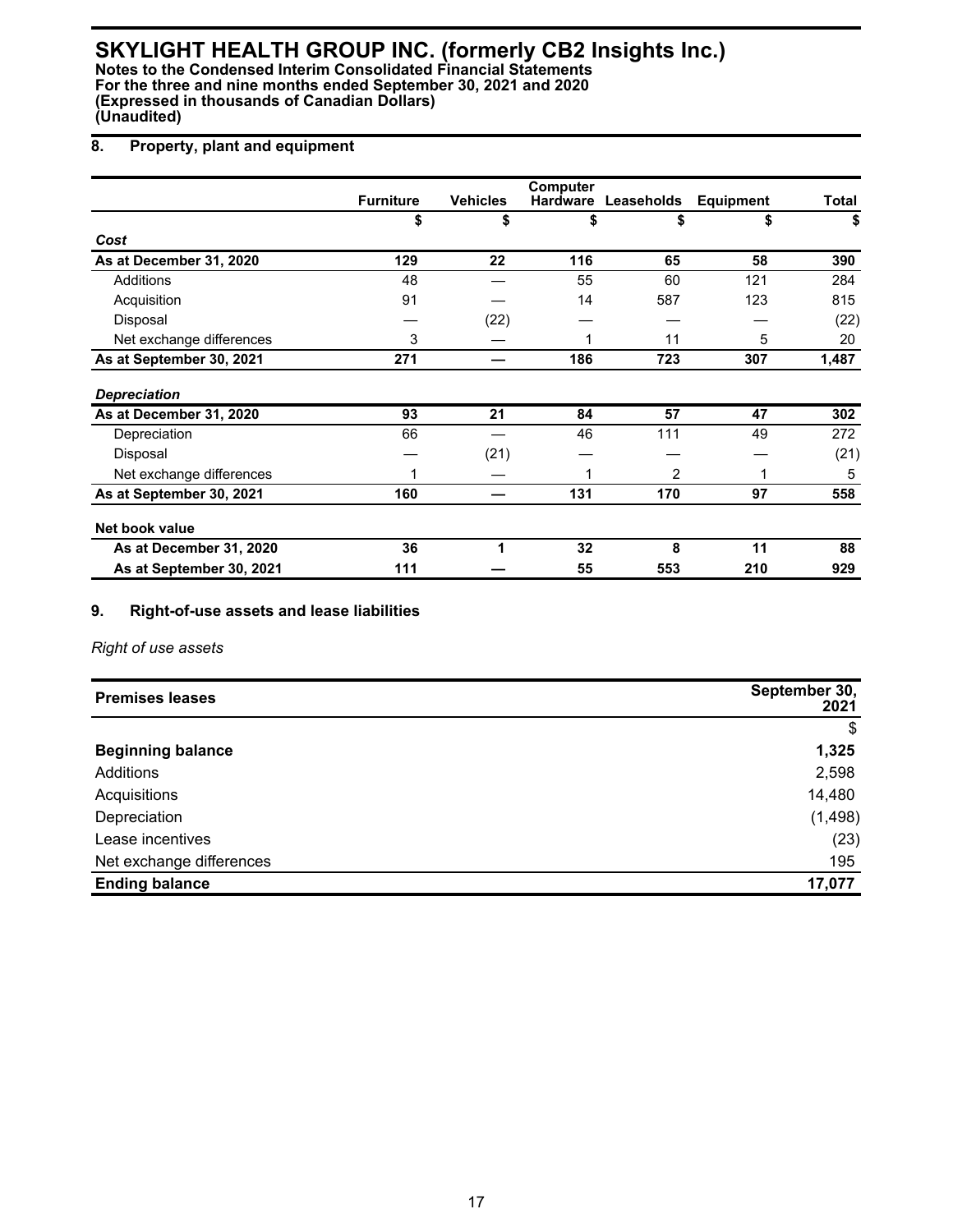## **SKYLIGHT HEALTH GROUP INC. (formerly CB2 Insights Inc.) Notes to the Condensed Interim Consolidated Financial Statements**

**For the three and nine months ended September 30, 2021 and 2020 (Expressed in thousands of Canadian Dollars) (Unaudited)**

*Lease liabilities*

|                          | September 30,<br>2021 |
|--------------------------|-----------------------|
|                          | \$                    |
| <b>Beginning balance</b> | 1,422                 |
| Additions                | 2,598                 |
| Acquisitions             | 13,611                |
| Interest expense         | 687                   |
| Lease payments           | (1,728)               |
| Net exchange differences | 189                   |
| <b>Ending balance</b>    | 16,779                |
|                          |                       |
| <b>Allocated as:</b>     | \$                    |
| Current                  | 1,661                 |
| Non-current              | 15,118                |
|                          | 16,779                |

When measuring lease liabilities, the Company discounted lease payments using its incremental borrowing rate. The weighted-average interest rate applied ranges from 6.4% to 12%.

## **10. Goodwill and other intangible assets**

|                             | Goodwill | <b>Customer</b><br>relationships | <b>Brand and</b><br>trademarks | Non-<br>compete<br>clause | <b>Computer</b><br>software | <b>Total other</b><br>intangibles |
|-----------------------------|----------|----------------------------------|--------------------------------|---------------------------|-----------------------------|-----------------------------------|
|                             | \$       | \$                               | \$                             | \$                        | \$                          | \$                                |
| Cost                        |          |                                  |                                |                           |                             |                                   |
| Balance, December 31, 2020  | 2,224    | 4,076                            | 2,546                          | 47                        | 3,616                       | 10,285                            |
| Additions                   |          |                                  |                                |                           | 208                         | 208                               |
| Acquisitions                | 8.416    | 9,895                            | 4,987                          | 78                        |                             | 14,960                            |
| Net exchange differences    | 107      | 97                               | 76                             | (1)                       | 1                           | 173                               |
| Balance, September 30, 2021 | 10,747   | 14,068                           | 7,609                          | 124                       | 3,825                       | 25,626                            |
| Amortization                |          |                                  |                                |                           |                             |                                   |
| Balance, December 31, 2020  |          | 1,324                            |                                |                           | 2,487                       | 3,811                             |
| Amortization                |          | 1,539                            |                                | 20                        | 450                         | 2,009                             |
| Net exchange differences    |          | 32                               |                                |                           |                             | 32                                |
| Balance, September 30, 2021 |          | 2,895                            |                                | 20                        | 2,937                       | 5,852                             |
| Net book value              |          |                                  |                                |                           |                             |                                   |
| As at December 31, 2020     | 2,224    | 2,752                            | 2,546                          | 47                        | 1,129                       | 6,474                             |
| As at September 30, 2021    | 10,747   | 11,173                           | 7,609                          | 104                       | 888                         | 19,774                            |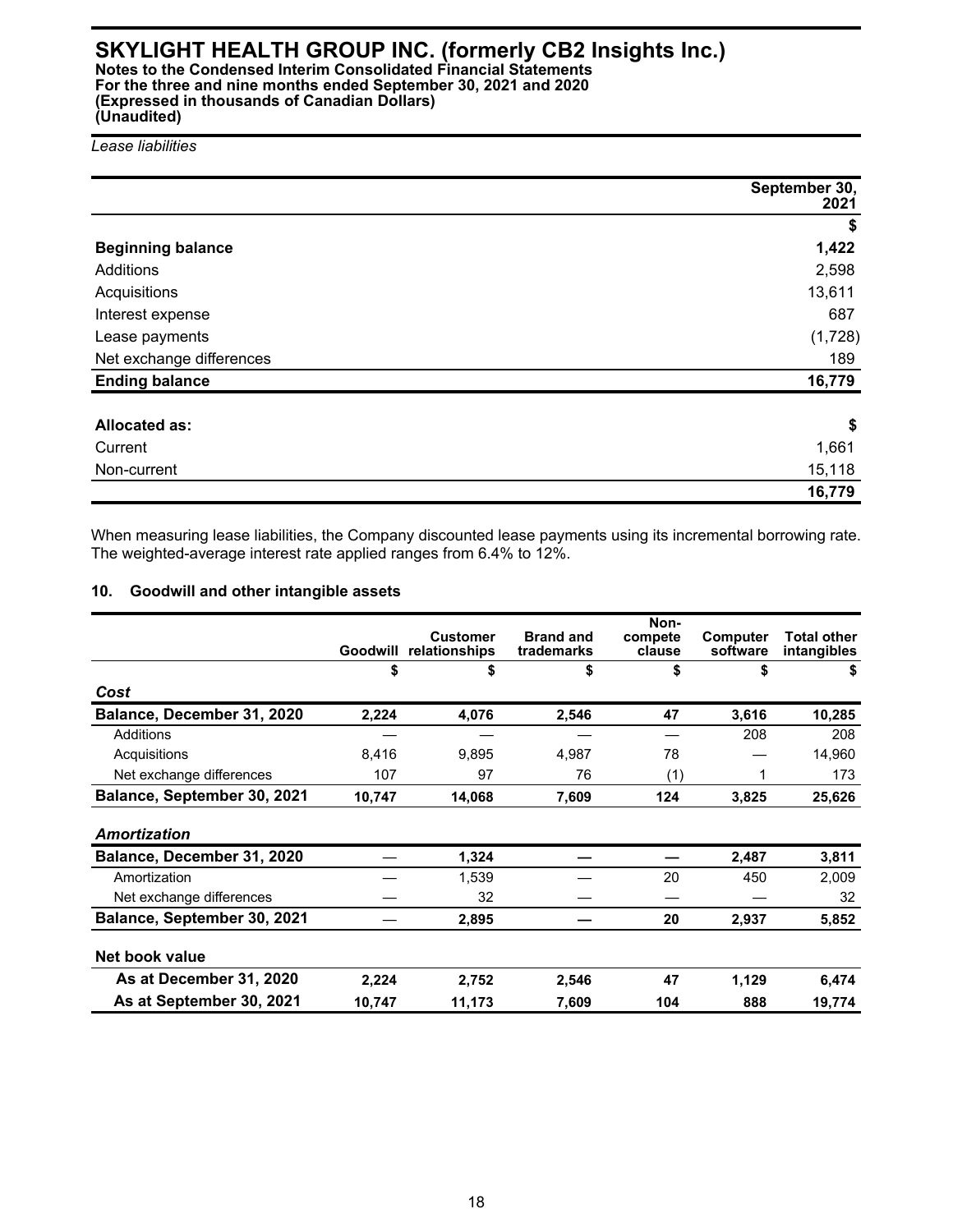**Notes to the Condensed Interim Consolidated Financial Statements For the three and nine months ended September 30, 2021 and 2020 (Expressed in thousands of Canadian Dollars) (Unaudited)**

#### **11. Accounts payable and accrued liabilities**

|                            | (Restated - Note 19)  |                      |  |
|----------------------------|-----------------------|----------------------|--|
|                            | September 30,<br>2021 | December 31,<br>2020 |  |
|                            | \$                    | \$                   |  |
| Accounts payable           | 3,346                 | 486                  |  |
| <b>Accrued liabilities</b> | 3,622                 | 638                  |  |
|                            | 6,968                 | 1,124                |  |

### **12. Redemption liability**

The redemption liability of \$391 as at September 30, 2021 relates to the put option of the non-controlling interests of Aspire. The put option allows the non-controlling interests of Aspire to sell their holdings to the Company. The put option was determined by discounting future earnings before income taxes, depreciation and amortization less obligations at a discount rate of 10.5%. The inputs, including the probability of certain outcomes being achieved with multiples ranging from 3 to 6, weighted probabilities ranging from 10%-70%, and an expected life of approximately 6 years, are classified as Level 3 in the fair value hierarchy. The fair value of the redemption liability was recognized on September 16, 2021, and as at September 30, 2021, the carrying value approximates fair value.

The liability will be revalued each period end, with the change in fair value recorded in the statements of loss and comprehensive loss.

A 5% change in the following assumptions will have the following impact on the fair value of the redemption liability as at September 30, 2021:

|                                                             | Original | $+5%$ | -5% |
|-------------------------------------------------------------|----------|-------|-----|
|                                                             |          |       | S   |
| Discount rate                                               | 391      | 297   | 525 |
| Earnings before income taxes, depreciation and amortization | 391      | 419   | 364 |
| Probability factor                                          | 391      | 377   | 408 |

## **13. Loan payable**

On April 27, 2020, the Company obtained a loan of \$917 (US\$653) from Citizens Bank N.A under the Paycheck Protection Program (PPP) offered by US Small Business Administration as part of COVID-19 relief measures. The loan carries an interest rate of 1% and the repayments would start from February 27, 2021 in equal monthly installments over eighteen months. The PPP program allows for the loan to be forgiven if the disbursed amount is spent in accordance with specific guidelines. On December 1, 2020, the Company applied for loan forgiveness, and if approved, the loan amount would be reclassified as a government grant in the statements of loss and comprehensive loss.

The loan was measured at fair value on receipt date using effective interest rate method and the difference between the fair value and receipt amount was recorded as deferred income under accrued liabilities. This difference represents the benefit received by the Company due to reduced interest rate on the loan and over the term of the loan, this benefit will be recognized as other income in the statement of loss and comprehensive loss.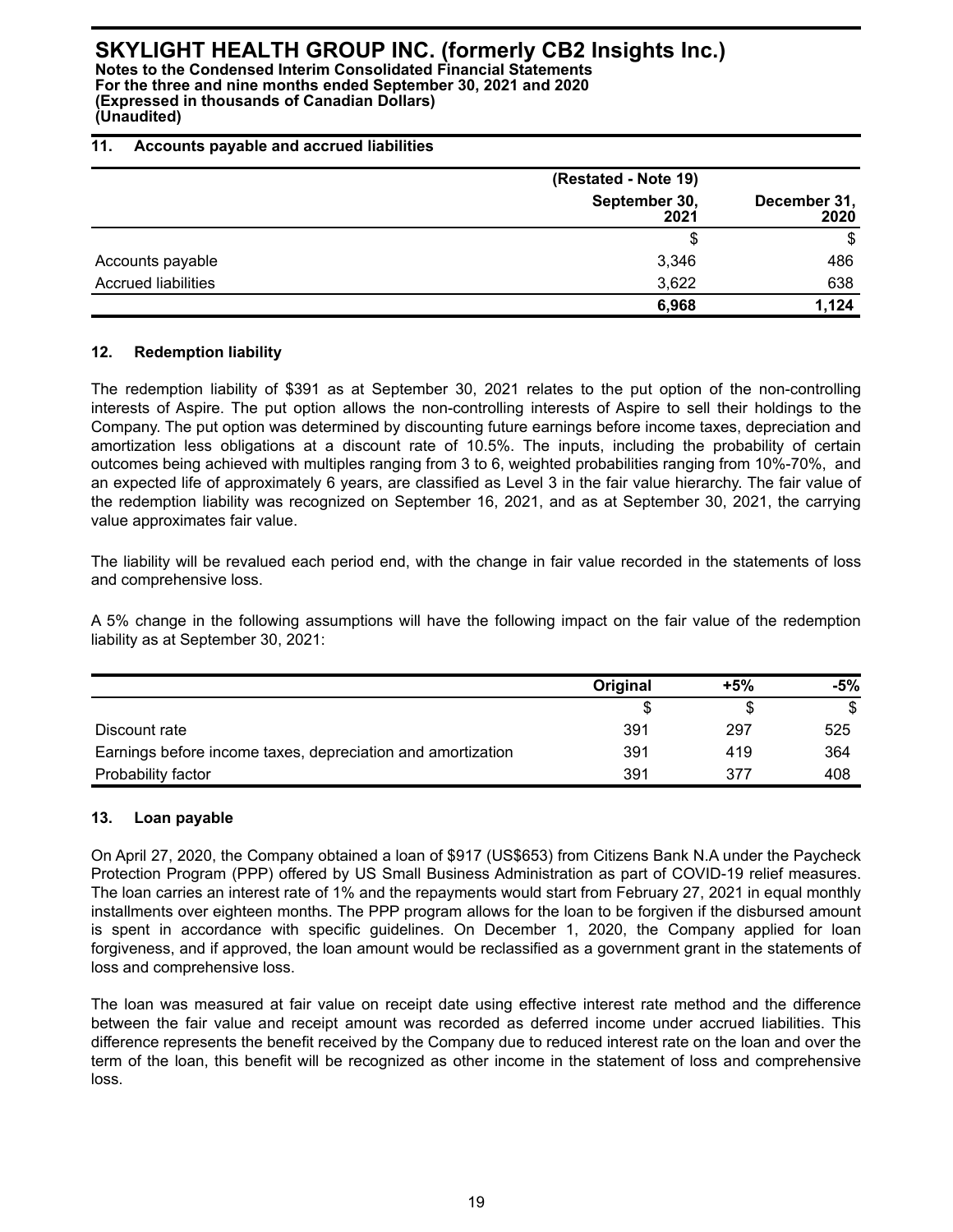During the three and nine months ended September 30, 2021, the Company recognized an amount of \$14 as other income and \$20 as accretion expense on the loan. On March 30, 2021, the Company recognized \$853 as other income representing the write-off of the PPP loan after receiving approval of the forgiveness application.

On June 4, 2021, the Company obtained a loan of \$969 (US\$782) from Aon Reed Stenhouse Inc. for Directors and Officers insurance. The amortized cost approximates fair value. The loan carries an interest rate of 3.43% and repayments started from July 4, 2021 in equal monthly payments for ten months. During the quarter ended September 30, 2021, the Company made payments in principal and interest of \$400 and \$8, respectively..

### **14. Share capital**

a) Authorized share capital

Unlimited number of voting common shares without par value.

b) Common shares issued

|                                                                    | <b>Numbers of</b><br>common<br>shares<br>(000s) | <b>Share Capital</b> |
|--------------------------------------------------------------------|-------------------------------------------------|----------------------|
|                                                                    | #                                               |                      |
| Balance, December 31, 2020                                         | 35,070                                          | 43,454               |
| Bought deal (i)                                                    | 1,970                                           | 13,793               |
| Share issuance costs – cash (i)                                    |                                                 | (1,090)              |
| Shares issued in settlement of purchase consideration payable (ii) | 213                                             | 1,167                |
| Shares issued against exercise of warrants (iii)                   | 1,101                                           | 2,256                |
| Exercise of stock options (iv)                                     | 532                                             | 1,350                |
| Balance, September 30, 2021                                        | 38,886                                          | 60,930               |

- (i) On May 26, 2021, the Company closed a bought deal offering with a syndicate of underwriters (collectively the "Underwriters"). Pursuant to this, the Underwriters were issued, on a bought deal basis, with full exercise of the Underwriters' 15% over-allotment option, 1,970,360 common shares of the Company at a price of \$7.00 per common share for gross proceeds of \$13,793, less share issuance costs of \$1,090.
- (ii) During the nine months ended September 30, 2021, the Company issued 74,833 shares valued at \$6.00 per share, 50,715 shares valued at \$6.80 per share and 87,779 shares valued at \$4.25 per share in settlement of consideration payable for the acquisition of RCMA.
- (iii) During the nine months ended September 30, 2021, shareholders exercised 1,100,596 warrants at an exercise price with a range of \$1.00 to \$5.00 per share.

The fair value of the warrants exercised amounting to \$808 was reclassified from the Warrant reserve to Share Capital.

(iv) During the nine months ended September 30, 2021, shareholders exercised 532,087 options at an exercise price with a range of \$0.406 to \$5.70 per share.

The fair value of the options exercised amounting to \$536 was reclassified from the Option reserve to Share Capital.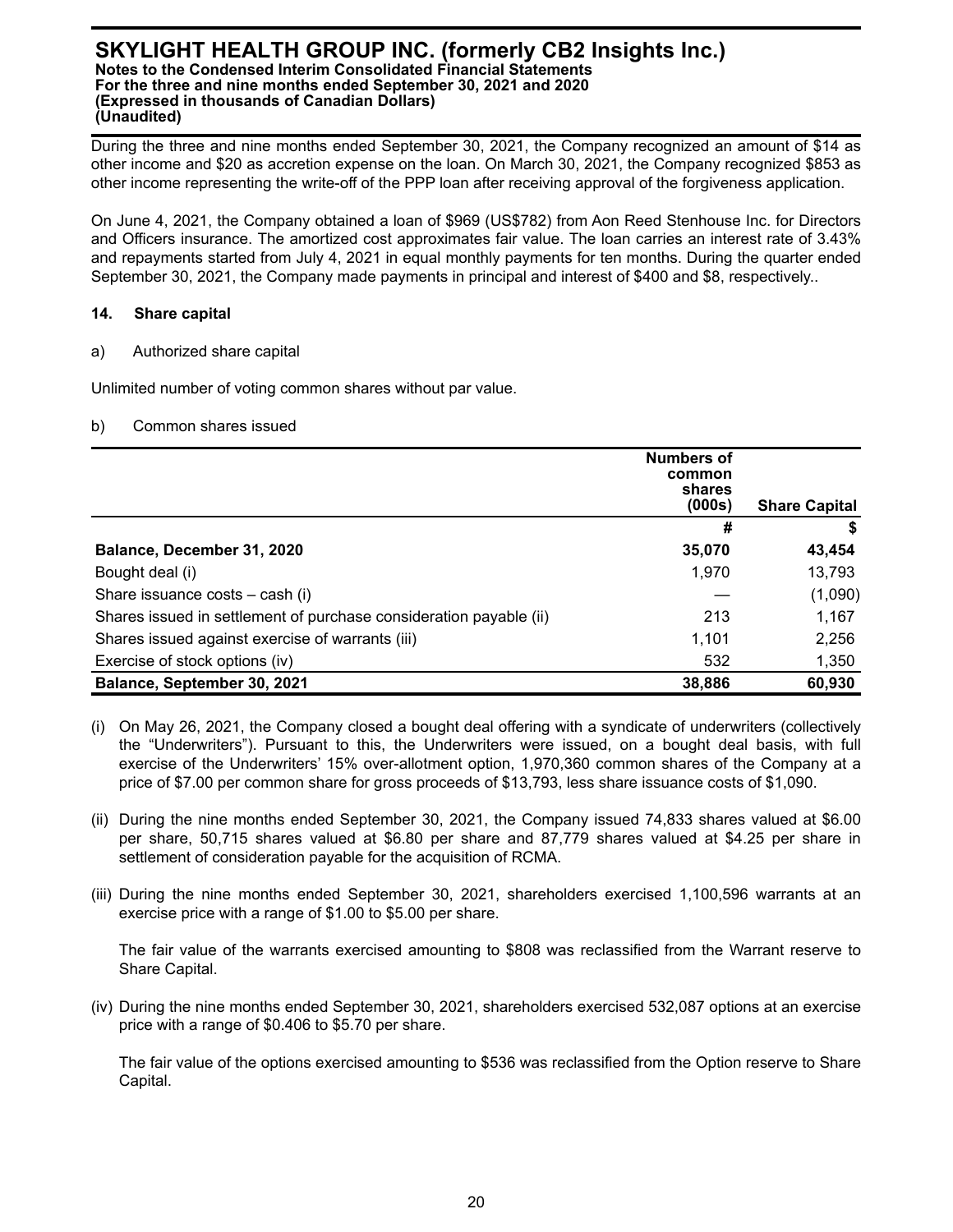#### **Warrants**

During February 2021, the Company granted 700 warrants to a shareholder. These warrants are exercisable over a period of one year from the date of grant with an exercise price of \$4.00, vesting immediately. A summary of the warrant activity for the periods ended September 30, 2021 and 2020 is as follows:

|                             | <b>Numbers of</b><br>warrants<br>(000s) | Weighted<br>Average<br><b>Exercise</b><br><b>Price</b> |
|-----------------------------|-----------------------------------------|--------------------------------------------------------|
|                             | #                                       | \$                                                     |
| Balance, December 31, 2019  | 3,106                                   | 2.80                                                   |
| Exercised                   | (994)                                   | 3.00                                                   |
| Expired                     | (1, 187)                                | 1.95                                                   |
| Granted                     | 4,316                                   | 0.95                                                   |
| Balance, September 30, 2020 | 5,241                                   | 1.20                                                   |
|                             |                                         |                                                        |
| Balance, December 31, 2020  | 4,835                                   | 1.25                                                   |
| Granted                     | и                                       | 4.00                                                   |
| Exercised                   | (1, 101)                                | 1.32                                                   |
| Balance, September 30, 2021 | 3,735                                   | 1.23                                                   |

At September 30, 2021, a summary of warrants outstanding and exercisable is as follows:

| Range of exercise prices | <b>Number</b><br>outstanding<br>(000s) | Weighted<br>Average<br><b>Exercise</b><br><b>Price</b> | Weighted<br>Average<br>Remaining<br>Life |
|--------------------------|----------------------------------------|--------------------------------------------------------|------------------------------------------|
|                          | #                                      | \$                                                     | Years                                    |
| \$0.70-\$1.00            | 3,380                                  | 0.95                                                   | 1.12                                     |
| $$2.35 - $2.50$          | 90                                     | 2.35                                                   | 1.12                                     |
| \$4.00-\$5.00            | 265                                    | 4.51                                                   | 0.82                                     |
|                          | 3,735                                  | 1.23                                                   | 1.10                                     |

#### **Options**

During February and March 2021, the Company granted 289,360 options to employees, directors and consultants. These options are exercisable over a period of 2 to 5 years from the date of grant with an exercise price ranging from \$6.50 to \$9.00. 153,360 options vested immediately and the rest will vest over 1 to 3 years.

During August 2021, the Company granted 372,000 options to employees. These options are exercisable over a period of 5 years from the date of grant with an exercise price of \$3.90 and will vest over 0.5 to 3 years.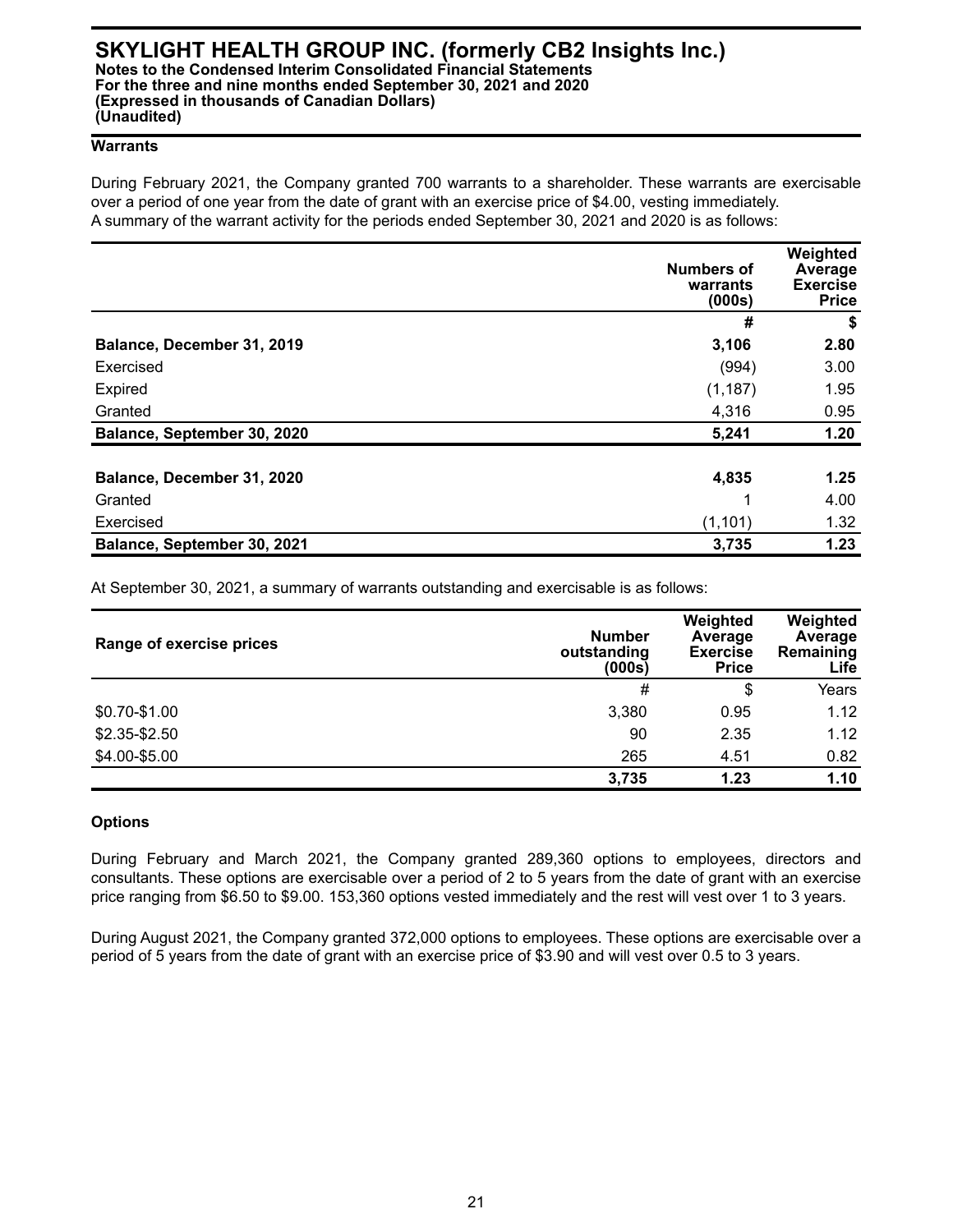A summary of the option activity for the periods ended September 30, 2021 and 2020 is as follows:

|                             | <b>Numbers of</b><br>options<br>(000s) | Weighted<br>Average<br><b>Exercise</b><br><b>Price</b> |
|-----------------------------|----------------------------------------|--------------------------------------------------------|
|                             | #                                      | \$                                                     |
| Balance, December 31, 2019  | 1,344                                  | 1.90                                                   |
| Granted                     | 1,079                                  | 0.60                                                   |
| Exercised                   | (8)                                    | 0.40                                                   |
| Cancelled                   | (618)                                  | 2.20                                                   |
| Expired                     | (229)                                  | 1.00                                                   |
| Balance, September 30, 2020 | 1,568                                  | 0.95                                                   |
|                             |                                        |                                                        |
| Balance, December 31, 2020  | 2,594                                  | 2.17                                                   |
| Granted                     | 661                                    | 5.54                                                   |
| Exercised                   | (532)                                  | 1.25                                                   |
| <b>Forfeitures</b>          | (80)                                   | 4.64                                                   |
| Expired                     | (3)                                    | 2.29                                                   |
| Balance, September 30, 2021 | 2,640                                  | 3.12                                                   |

At September 30, 2021, a summary of stock options outstanding and exercisable is as follows:

| Range of exercise prices | <b>Number</b><br>outstanding<br>(000s) | Weighted<br>Average<br><b>Exercise</b><br><b>Price</b><br>(outstanding) | Weighted<br>Average<br>Remaining<br>Life | <b>Number</b><br>exercisable<br>(000s) | Weighted<br>Average<br><b>Exercise</b><br><b>Price</b><br>(exercisable) |
|--------------------------|----------------------------------------|-------------------------------------------------------------------------|------------------------------------------|----------------------------------------|-------------------------------------------------------------------------|
|                          | #                                      | \$                                                                      | Years                                    | #                                      | \$                                                                      |
| $$0.41 - $2.20$          | 790                                    | 0.66                                                                    | 3.28                                     | 455                                    | 0.65                                                                    |
| $$2.21 - $4.70$          | 1,462                                  | 3.48                                                                    | 3.33                                     | 1,070                                  | 3.31                                                                    |
| $$4.71 - $6.50$          | 200                                    | 5.87                                                                    | 2.79                                     | 167                                    | 5.75                                                                    |
| $$6.51 - $9.00$          | 188                                    | 7.76                                                                    | 2.37                                     | 156                                    | 7.71                                                                    |
|                          | 2,640                                  | 3.12                                                                    | 3.20                                     | 1,848                                  | 3.25                                                                    |

During the three and nine months ended September 30, 2021, \$204 and \$1,614, respectively (three and nine months ended September 30, 2020 - \$217 and \$501, respectively) has been recognized as share-based compensation expense. The fair value of the granted options was calculated using the Black-Scholes model using an expected life ranging from 1 to 4 years, risk-free interest rate ranging from 0.12% to 0.78%, share price ranging from \$3.90 to \$8.90, volatility ranging from 111.7% to 130.7% and a dividend yield of 0%. During the nine months ended September 30, 2021, directors options accrual amounted to \$91.

#### **15. Fair value measurement and liquidity**

The Company classifies and subsequently measures cash, trade receivables, accounts payable and accrued liabilities, loan payable and purchase consideration payable at amortized cost and the fair value of these financial instruments approximates carrying value due to their short-term nature and/or carrying market rates of interest.

There are no financial instruments, except for the redemption liability (note 12), which were measured at fair value in the condensed interim consolidated statements of financial position as at September 30, 2021.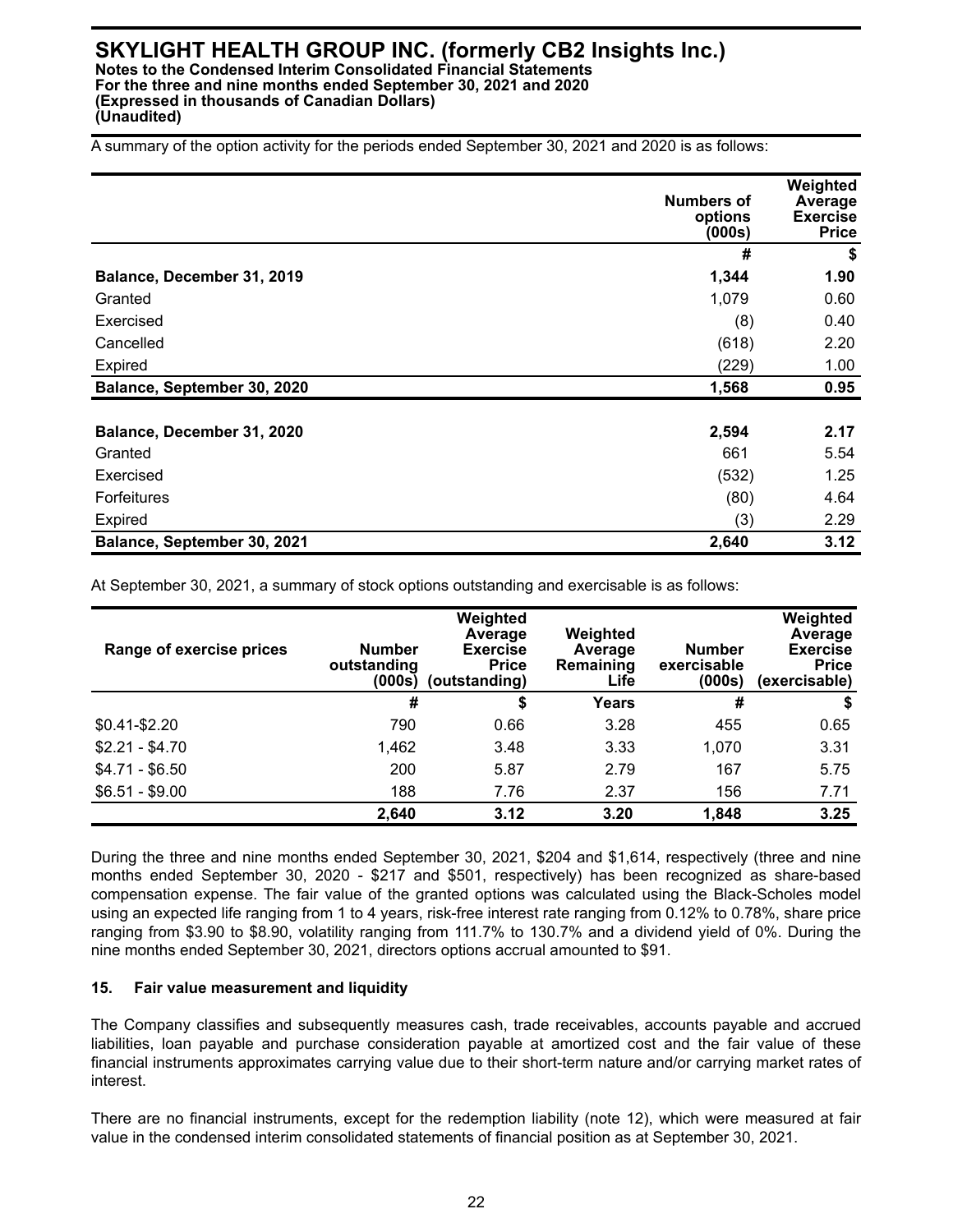#### **16. Related party disclosures**

Key management personnel are those persons having authority and responsibility for planning, directing and controlling the activities of the Company, directly or indirectly. Key management personnel include the Company's Chief Executive Officer ("CEO"), President, Chief Financial Officer ("CFO"), Chief Medical Officer, Chief Operating Officer, Chief Corporate Officer and members of the Company's Board of Directors.

The amounts disclosed in the table below are the amounts recognized as an expense during the reporting period related to key management personnel.

|                                         | Three months ended September 30, |      | Nine months ended September 30, |      |
|-----------------------------------------|----------------------------------|------|---------------------------------|------|
|                                         | 2021                             | 2020 | 2021                            | 2020 |
|                                         |                                  |      |                                 |      |
| Salary and short-term employee benefits | 593                              | 321  | 1,409                           | 545  |
| Share based compensation                | 202                              | 193  | 504                             | 293  |
| Directors' fees                         | 71                               |      | 202                             | 94   |
|                                         | 866                              | 514  | 2.115                           | 932  |

Professional services of \$19 and \$37 for the three and nine months ended September 30, 2021 relate to professional fees paid to a full-service business law firm. Mohammad Bataineh, President, is a former shareholder of the business law firm. Professional services of \$12 and \$42 for the three and nine months ended September 30, 2020 relate to professional fees paid to a financial accounting and reporting services firm. The former Chief Financial Officer was outsourced from the firm.

## **17. Segmented information**

The Company has two reportable segments related to its medical services and software and corporate businesses which also align with the two countries in which it operates, namely, United States and Canada. Corporate costs are included in the Canadian segment. The disclosure with regards to the Company's aforementioned segments and locations are listed below:

|                                                              | (Restated -<br><b>Note 19)</b>      |                                          | (Restated -<br><b>Note 19)</b> |
|--------------------------------------------------------------|-------------------------------------|------------------------------------------|--------------------------------|
| Three months ended September 30, 2021                        | <b>USA</b><br>(Medical<br>Services) | Canada<br>(Software<br>and<br>Corporate) | Total                          |
|                                                              | \$                                  | \$                                       | \$                             |
| <b>Revenue</b>                                               | 11,440                              | 76                                       | 11,516                         |
| Cost of Sales                                                | 4,609                               |                                          | 4,609                          |
| <b>Gross profit</b>                                          | 6,831                               | 76                                       | 6,907                          |
| Total operating expenses                                     | 9,562                               | 1,906                                    | 11,468                         |
| <b>Loss from operations</b>                                  | (2,731)                             | (1,830)                                  | (4, 561)                       |
| Foreign exchange gain                                        |                                     | (917)                                    | (917)                          |
| Change in fair value of financial liabilities                | 51                                  |                                          | 51                             |
| Accretion on purchase consideration payable and loan payable | 101                                 |                                          | 101                            |
| Interest on lease liabilities                                | 327                                 |                                          | 327                            |
| <b>Net loss</b>                                              | (3, 210)                            | (913)                                    | (4, 123)                       |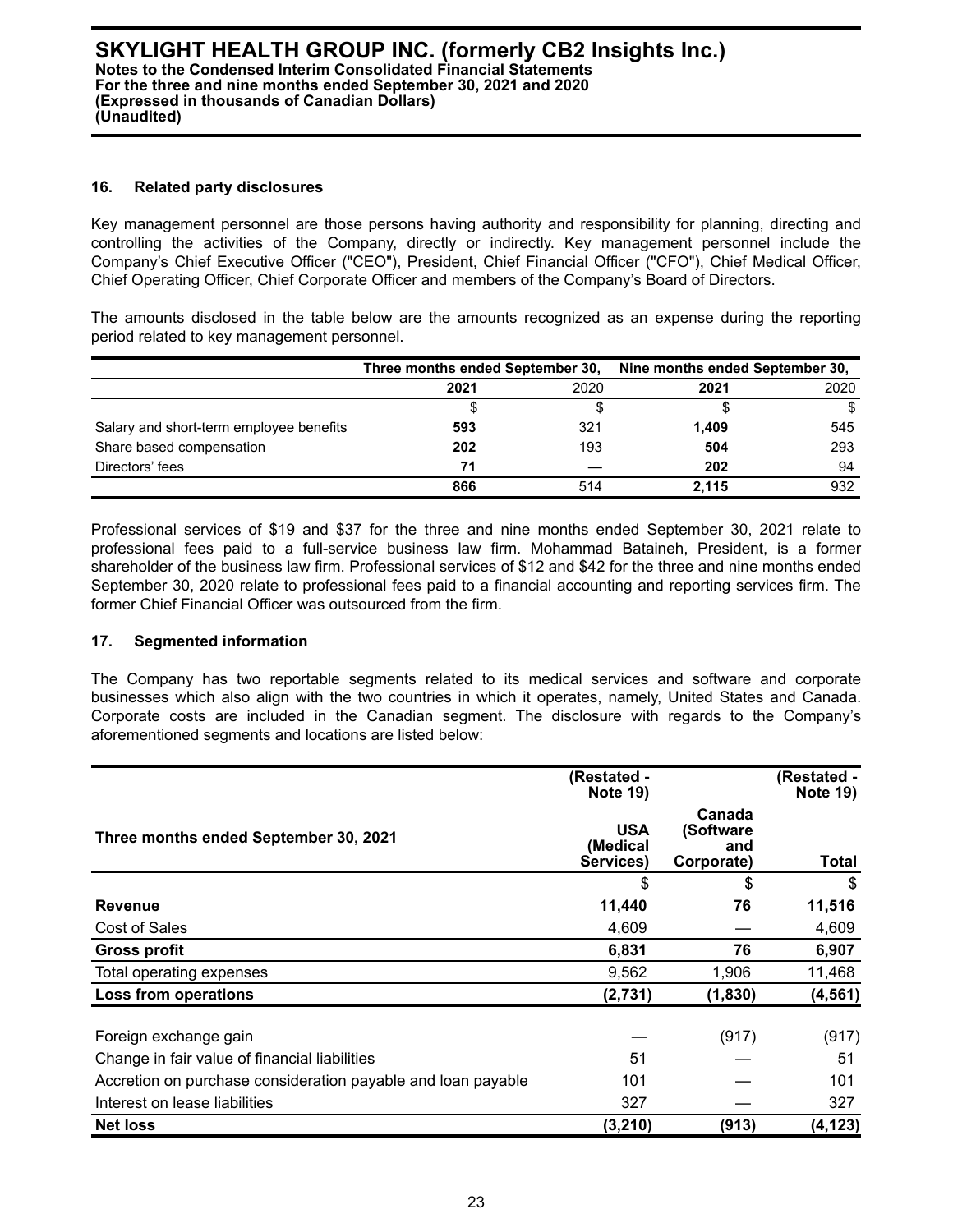**Notes to the Condensed Interim Consolidated Financial Statements For the three and nine months ended September 30, 2021 and 2020 (Expressed in thousands of Canadian Dollars) (Unaudited)**

**(Restated - Note 19) (Restated - Note 19) Nine months ended September 30, 2021 USA (Medical Services) Canada (Software and Corporate) Total** \$ \$ \$ **Revenue 26,240 179 26,419**  Cost of Sales 9,999 — 9,999 **Gross profit 16,241** 179 16,420 Total operating expenses 20,767 20,767 27,931 **Loss from operations (4,526) (6,985) (11,511)**  Foreign exchange gain  $-$  (218) (218) (218) Change in fair value of financial liabilities  $(12)$   $(12)$ Accretion on purchase consideration payable and loan payable  $234 - 234$ Interest on lease liabilities 687 — 687 Other income (870) — (870) **Net loss (4,565) (6,767) (11,332)** 

|                           | (Restated -<br><b>Note 19)</b>      |                                          | (Restated -<br><b>Note 19)</b> |
|---------------------------|-------------------------------------|------------------------------------------|--------------------------------|
| As at September 30, 2021  | <b>USA</b><br>(Medical<br>Services) | Canada<br>(Software<br>and<br>Corporate) | <b>Total</b>                   |
|                           | \$                                  | \$                                       | \$                             |
| <b>Non-current assets</b> | 46,439                              | 2,088                                    | 48,527                         |
| <b>Total assets</b>       | 56,461                              | 6,161                                    | 62,622                         |
| <b>Total liabilities</b>  | 26,237                              | 2,384                                    | 28,621                         |

| Three months ended September 30, 2020         | <b>USA</b><br>(Medical<br>Services) | Canada<br>(Software<br>and<br>Corporate) | <b>Total</b> |
|-----------------------------------------------|-------------------------------------|------------------------------------------|--------------|
|                                               | \$                                  | \$                                       | \$           |
| <b>Revenue</b>                                | 3,250                               | 60                                       | 3,310        |
| Cost of Sales                                 | 964                                 |                                          | 964          |
| <b>Gross profit</b>                           | 2,286                               | 60                                       | 2,346        |
| Total operating expenses                      | 1,501                               | 1,061                                    | 2,562        |
| Income (loss) from operations                 | 785                                 | (1,001)                                  | (216)        |
|                                               |                                     |                                          |              |
| Foreign exchange loss                         |                                     | 127                                      | 127          |
| Gain on debt settlement                       |                                     |                                          |              |
| Change in fair value of financial liabilities |                                     | 932                                      | 932          |
| Interest on lease liabilities                 | 36                                  |                                          | 37           |
| Net income (loss)                             | 749                                 | (2,061)                                  | (1, 312)     |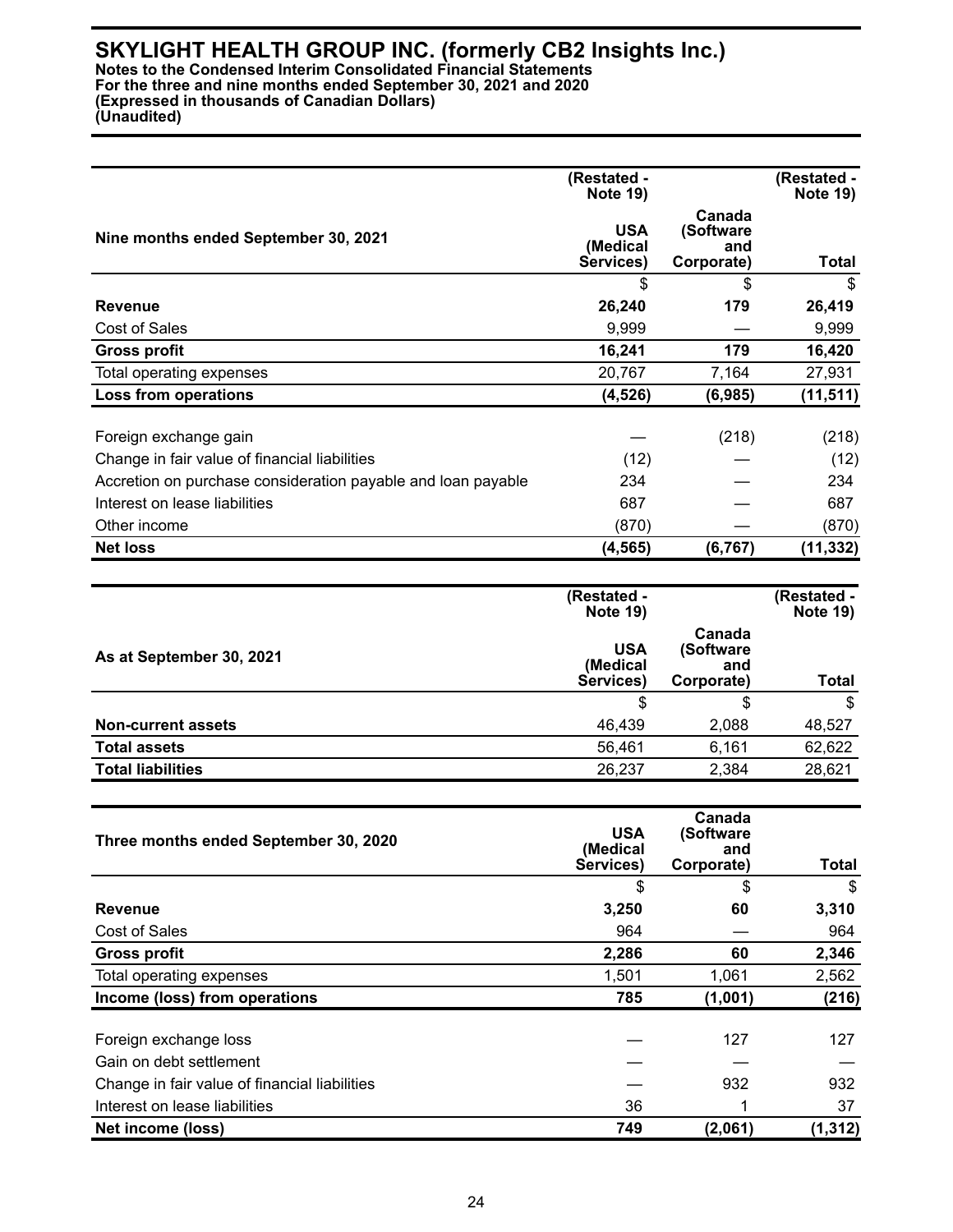| Nine months ended September 30, 2020          | <b>USA</b><br>(Medical<br>Services) | Canada<br>(Software<br>and<br>Corporate) | Total    |
|-----------------------------------------------|-------------------------------------|------------------------------------------|----------|
|                                               | \$                                  | \$                                       | \$       |
| <b>Revenue</b>                                | 9,774                               | 168                                      | 9,942    |
| Cost of Sales                                 | 3,082                               |                                          | 3,082    |
| <b>Gross profit</b>                           | 6,692                               | 168                                      | 6,860    |
| Total operating expenses                      | 5,087                               | 2,999                                    | 8,086    |
| Income (loss) from operations                 | 1,605                               | (2,831)                                  | (1, 226) |
| Foreign exchange loss                         |                                     | (308)                                    | (308)    |
| Gain on debt settlement                       |                                     | (295)                                    | (295)    |
| Change in fair value of financial liabilities | (28)                                | 2,184                                    | 2,156    |
| Interest on lease liabilities                 | 126                                 | 4                                        | 130      |
| Net income (loss)                             | 1,507                               | (4,416)                                  | (2,909)  |

| As at December 31, 2020   | <b>USA</b><br>(Medical<br>Services) | Canada<br>(Software)<br>and<br>Corporate) | Total  |
|---------------------------|-------------------------------------|-------------------------------------------|--------|
|                           | \$                                  | \$                                        | \$     |
| <b>Non-current assets</b> | 9,361                               | 750                                       | 10,111 |
| <b>Total assets</b>       | 11,469                              | 20,003                                    | 31,472 |
| <b>Total liabilities</b>  | 3,274                               | 561                                       | 3,835  |

#### **18. Subsequent events**

On October 29, 2021, the Company announced the execution of a Definitive Agreement with New Frontier Data to divest 100% of assets related to its legacy businesses Canna Care Docs and Relaxed Clarity ("Legacy Business"). Terms of the transaction will be total cash consideration of \$11,124 (US\$8,628). Payment terms will include cash on closing of \$5,157 (US\$4,000), with the remainder of the balance paid over three installments at 12 months, 18 months and 24 months from the date of closing. The closing occurred on December 15, 2021 and a gain on disposal of \$5,641 was recognized.

On December 6, 2021, the Company announced the closing of the registered offering of 275,000 9.25% Series A Cumulative Redeemable Perpetual Preferred Shares ("Series A Preferred Shares") at a price to the public of US\$21 per share for gross proceeds of US\$5,775. The Series A Preferred Shares trade on the Nasdaq Capital Market under the symbol "SLHGP".

## **19. Restatement of condensed interim consolidated financial statements**

#### Revenue

Subsequent to the original issuance of its condensed interim consolidated financial statements, the Company identified errors related to the accounting treatment of certain revenue transactions. The Company overstated revenue and accounts receivable due to not properly recording price concessions as a reduction of revenue. The Company concluded that the impact was material to the Company's condensed interim consolidated financial statements prepared according to IFRS and have restated the impact of these errors. The impact of these errors to the condensed interim consolidated financial statements was: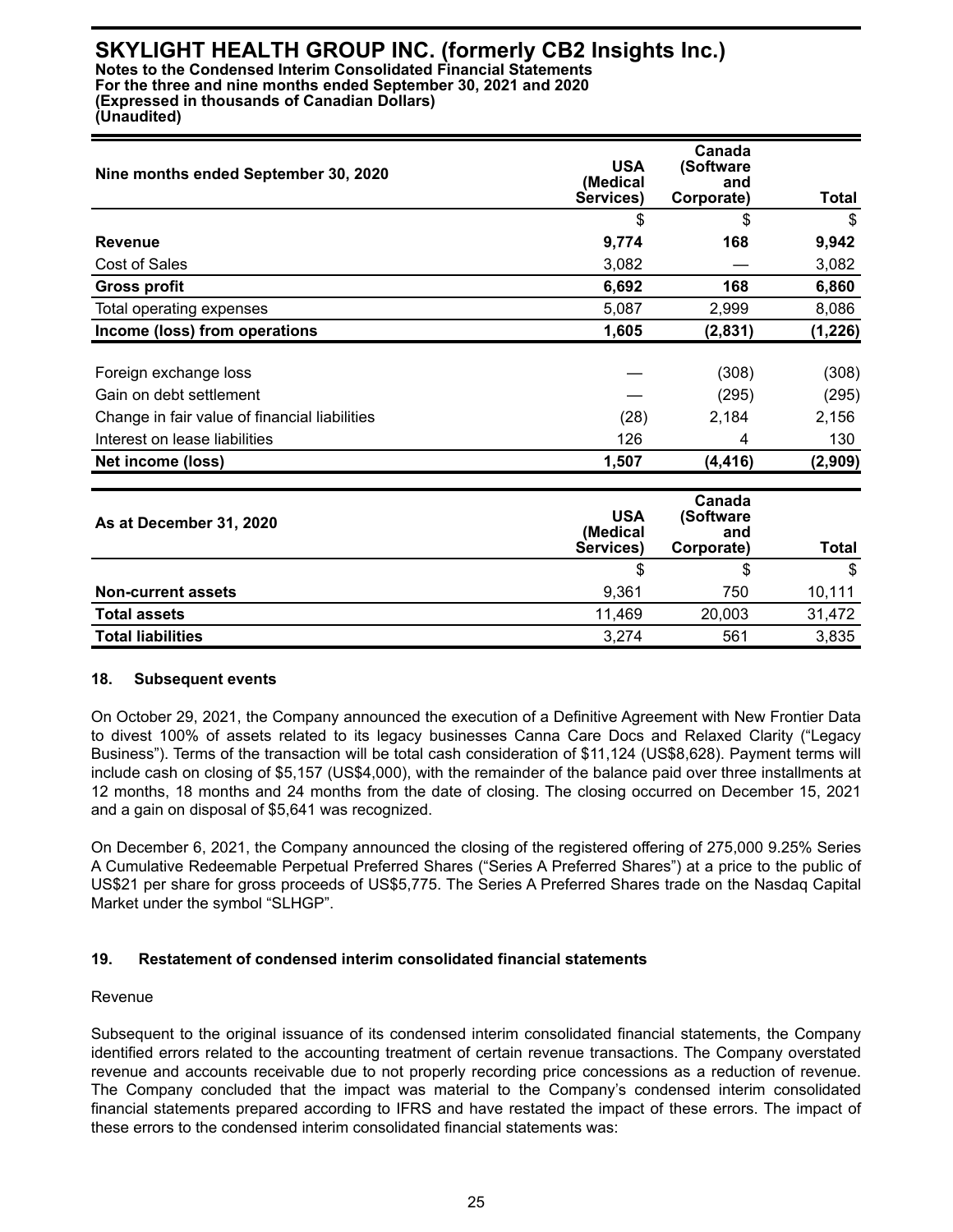## **Line items in the restated condensed interim consolidated statement of financial position**

|                                            | <b>As at September</b><br><b>Adjustment</b><br>30, 2021 |          | As at September<br>30, 2021 - Restated |  |
|--------------------------------------------|---------------------------------------------------------|----------|----------------------------------------|--|
|                                            | \$                                                      | \$       | \$                                     |  |
| Trade and other receivables                | 8,250                                                   | (1, 105) | 7,145                                  |  |
| Total current assets                       | 15,200                                                  | (1, 105) | 14,095                                 |  |
| Total assets                               | 63,727                                                  | (1, 105) | 62,622                                 |  |
| Accounts payable and accrued liabilities   | 6,571                                                   | 397      | 6,968                                  |  |
| Total current liabilities                  | 11,492                                                  | 397      | 11,889                                 |  |
| <b>Total liabilities</b>                   | 28,224                                                  | 397      | 28,621                                 |  |
| Accumulated other comprehensive income     | 365                                                     | (31)     | 334                                    |  |
| Accumulated deficit                        | (33, 341)                                               | (1,470)  | (34, 811)                              |  |
| Non-controlling interests                  | 560                                                     | (1)      | 559                                    |  |
| Total shareholders' equity                 | 35,503                                                  | (1,502)  | 34,001                                 |  |
| Total liabilities and shareholders' equity | 63,727                                                  | (1, 105) | 62,622                                 |  |

#### **Line items in the restated condensed interim consolidated statement of loss and comprehensive loss**

|                                                                         | Three months ended<br><b>September 30, 2021</b> | Adjustment | Three months ended<br><b>September 30, 2021</b><br>– Restated |
|-------------------------------------------------------------------------|-------------------------------------------------|------------|---------------------------------------------------------------|
|                                                                         | \$                                              | \$         | S                                                             |
| Clinic                                                                  | 11,957                                          | (687)      | 11,270                                                        |
| Total revenue                                                           | 12,203                                          | (687)      | 11,516                                                        |
| Gross profit                                                            | 7,594                                           | (687)      | 6,907                                                         |
| Loss from operations                                                    | (3,874)                                         | (687)      | (4, 561)                                                      |
| Net loss                                                                | (3,436)                                         | (687)      | (4, 123)                                                      |
| Net loss attributable to: Owners of the Company                         | (3, 444)                                        | (686)      | (4, 130)                                                      |
| Net loss attributable to: Non-controlling interests                     | 8                                               | (1)        |                                                               |
| Exchange difference on translation of foreign<br>operations, net of tax | (93)                                            | (30)       | (123)                                                         |
| Total comprehensive income                                              | (3,529)                                         | (717)      | (4, 246)                                                      |
| Comprehensive loss attributable to: Owners of the<br>Company            | (3,537)                                         | (716)      | (4,253)                                                       |
| Comprehensive loss attributable to: Non-controlling<br>interests        | 8                                               | (1)        |                                                               |
| Basic and diluted net loss per common share                             | (0.09)                                          | (0.02)     | (0.11)                                                        |